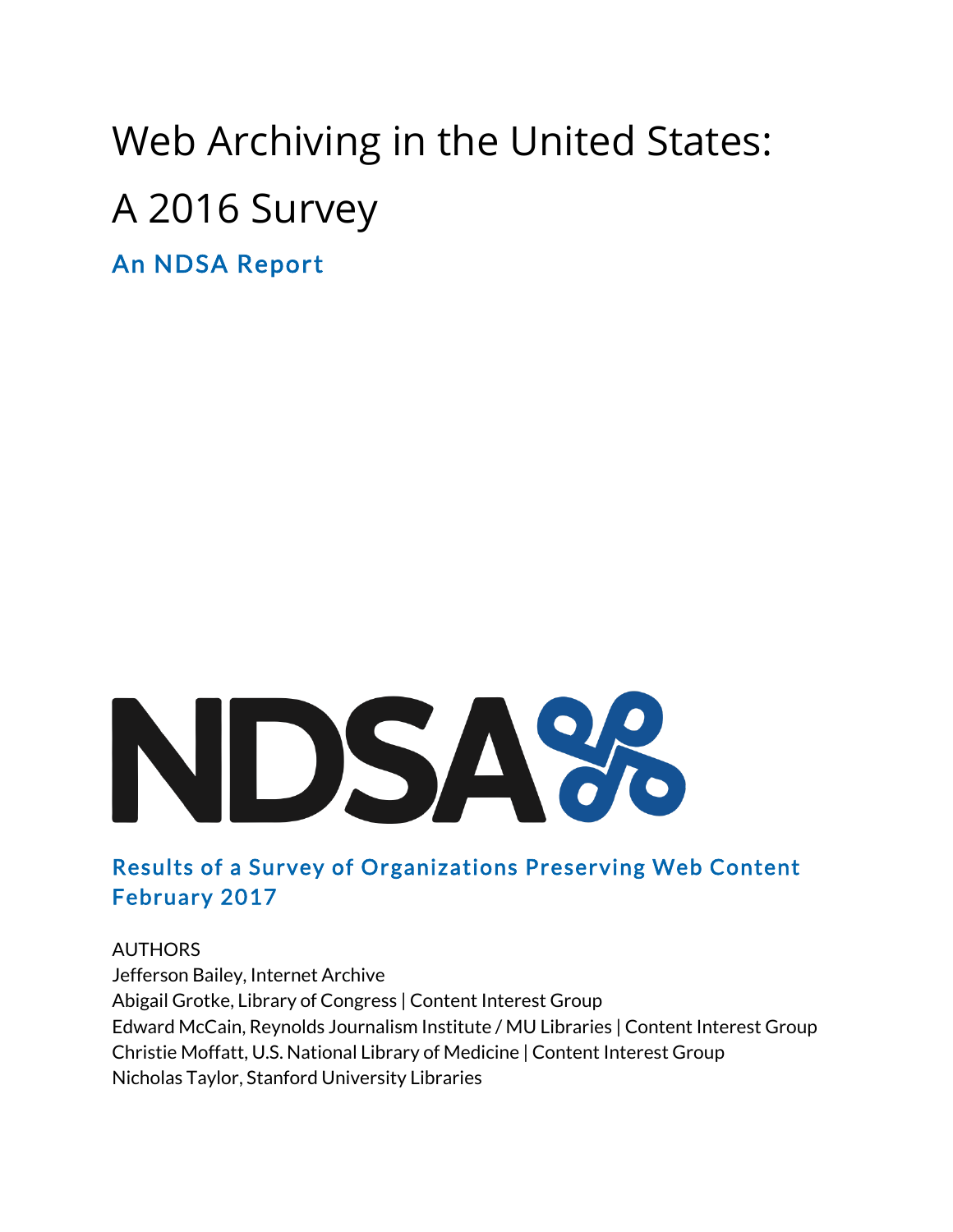# TABLE OF CONTENTS

| <b>TABLE OF CONTENTS</b>                               | $\overline{\mathbf{2}}$ |
|--------------------------------------------------------|-------------------------|
| <b>ABOUT THE NATIONAL DIGITAL STEWARDSHIP ALLIANCE</b> | 3                       |
| <b>INTRODUCTION</b>                                    | 4                       |
| <b>METHODOLOGY</b>                                     | 4                       |
| The Survey Content                                     | 4                       |
| The Survey Data                                        | 5                       |
| <b>RESPONDENT CHARACTERISTICS</b>                      | 5                       |
| Organization Type                                      | 5                       |
| <b>Group Affiliations</b>                              | $\overline{7}$          |
| <b>Activity Status</b>                                 | 7                       |
| <b>PROGRAM INFORMATION</b>                             | 8                       |
| <b>Perceptions of Progress</b>                         | 8                       |
| <b>Content Being Archived</b>                          | 10                      |
| <b>When Programs Started</b>                           | 11                      |
| <b>Devoted Staff Time</b>                              | 12                      |
| <b>Considerations in Development of Programs</b>       | 13                      |
| <b>Skills</b>                                          | 14                      |
| <b>Content Types of Concern</b>                        | 15                      |
| <b>Collaborative Archiving</b>                         | 16                      |
| <b>ARCHIVING POLICIES</b>                              | 17                      |
| <b>Notification and Permission</b>                     | 18                      |
| Access Embargo                                         | 19                      |
| <b>Robots.txt Policies</b>                             | 20                      |
| <b>Copyright and Policy Development Resources</b>      | 21                      |
| Social Media                                           | 22                      |
| <b>TOOLS AND SERVICES</b>                              | 22                      |
| <b>Local and External</b>                              | 23                      |
| Data Transfer                                          | 24                      |
| <b>ACCESS AND DISCOVERY</b>                            | 25                      |
| <b>Access Mechanisms</b>                               | 25                      |
| Use by Researchers                                     | 27                      |
| <b>LONGITUDINAL ANALYSIS</b>                           | $27\,$                  |
| <b>SUMMARY</b>                                         | 29                      |
| <b>ACKNOWLEDGEMENTS</b>                                | 31                      |
| <b>APPENDIX A</b>                                      | 32                      |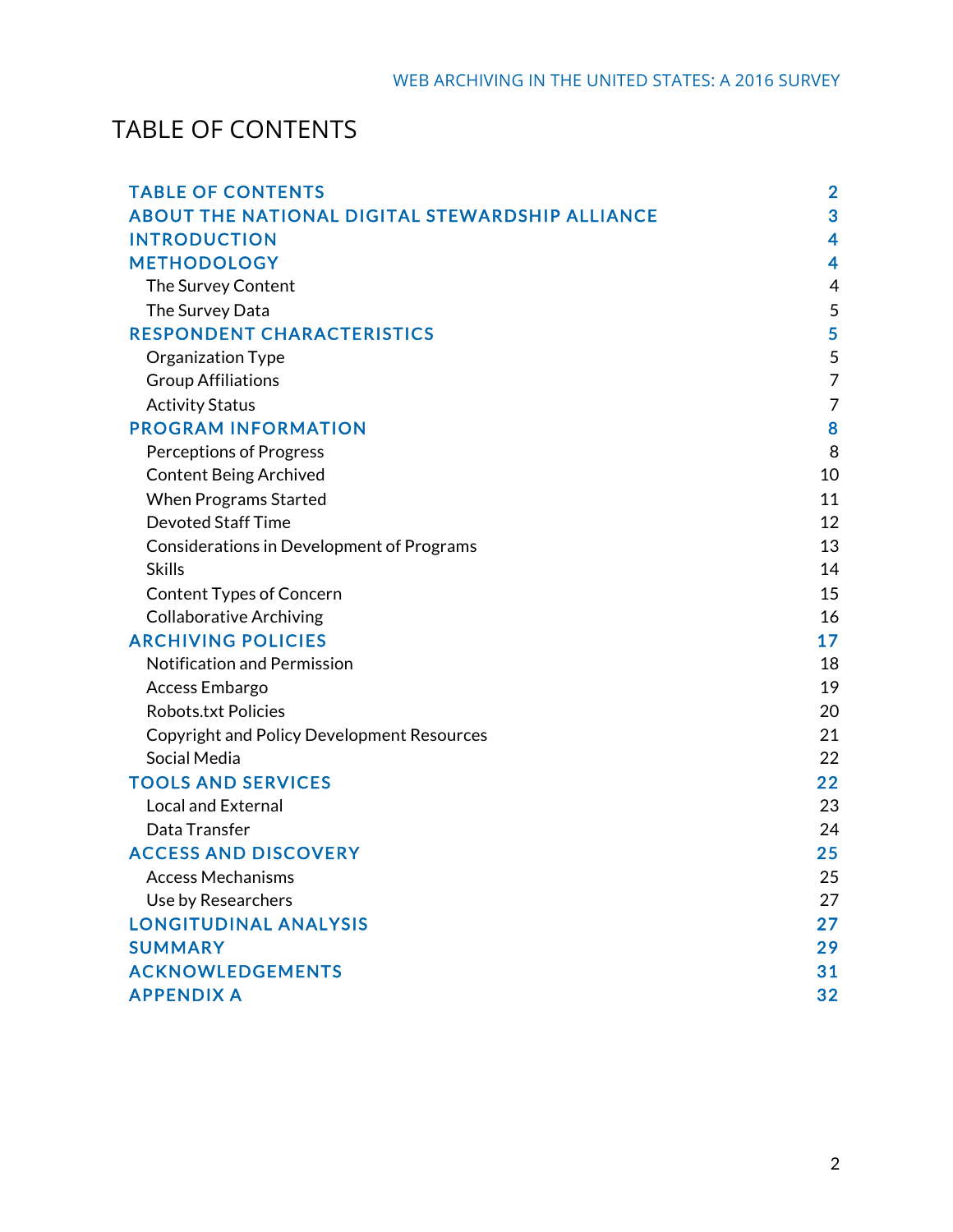# ABOUT THE NATIONAL DIGITAL STEWARDSHIP ALLIANCE

Founded in 2010, the National Digital Stewardship Alliance (NDSA) is a consortium of institutions that are committed to the long-term preservation of digital information. NDSA's mission is to establish, maintain, and advance the capacity to preserve our nation's digital resources for the benefit of present and future generations. NDSA member institutions represent all sectors, and include universities, consortia, non-profits, professional associations, commercial enterprises, and government agencies at the federal, state, and local levels.

More information about the NDSA is available at http://www.ndsa.org.



Copyright © 2017 by National Digital Stewardship Alliance. This work is licensed under a Creative Commons Attribution 3.0 Unported License.

DOI: 10.17605/OSF.IO/R5PQK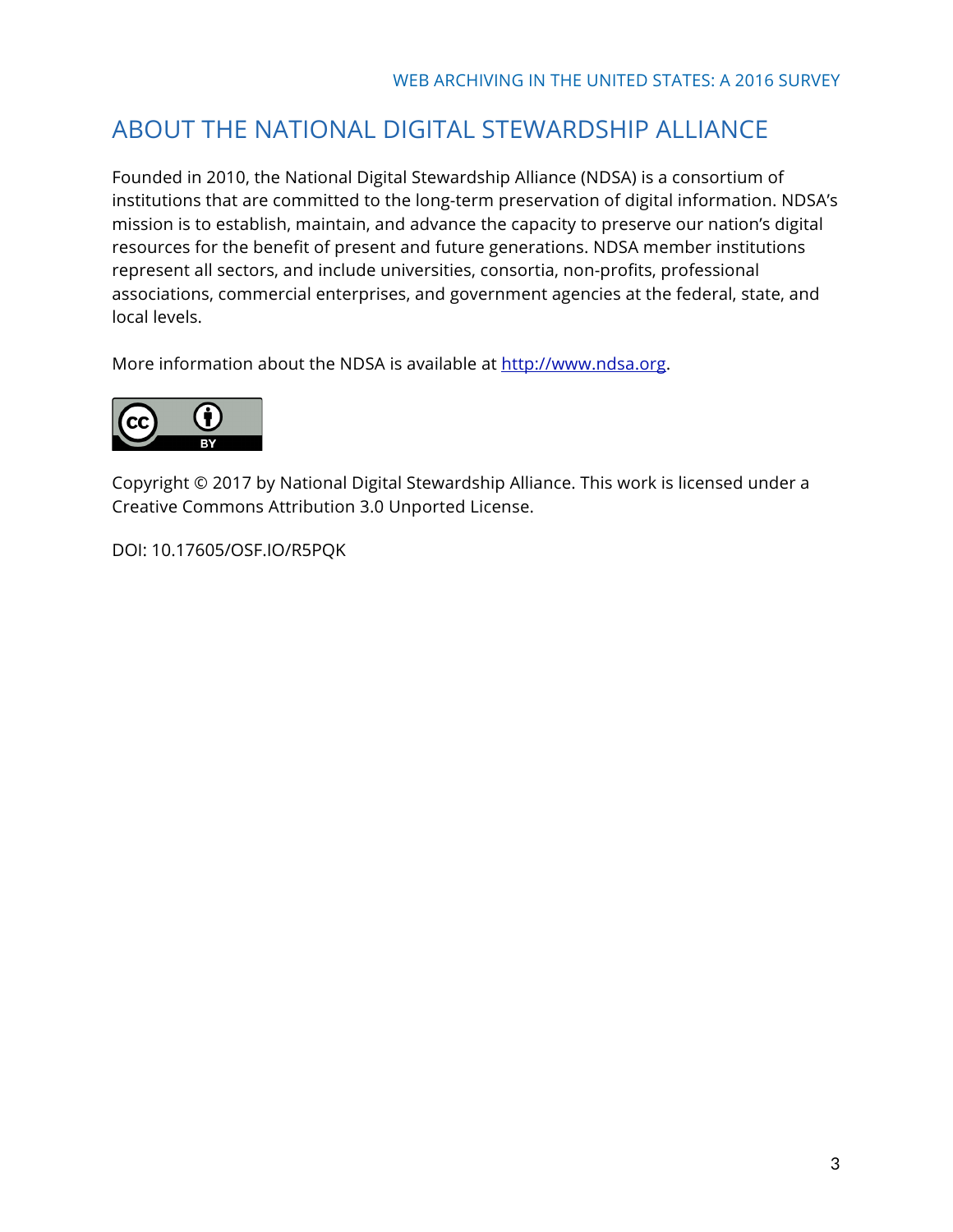# INTRODUCTION

From January 20 to February 16, 2016, a team of individuals representing multiple NDSA member institutions and interest groups conducted a survey of organizations in the United States actively involved in, or planning to start, programs to archive content from the Web. This effort built upon a similar survey undertaken by NDSA in late 2011 and published online in June 2012<sup>1</sup> and a second survey in late 2013 published online in September 2014.<sup>2</sup> The goal of these surveys is to better understand the landscape of Web archiving activities in the United States by investigating the organizations involved, the history and scope of their Web archiving programs, the types of Web content being preserved, the tools and services being used, access and discovery services being provided, and overall policies related to Web archiving programs. While this survey documents the current state of US Web archiving initiatives, comparison with the results of the 2011 and 2013 surveys enables an analysis of emerging trends. This report therefore describes the current state of the field, tracks the evolution of the field over the last few years, and points to future opportunities and developments.

# METHODOLOGY

The survey team self-organized into a working group in late 2015 to begin drafting the survey questions. Two goals were identified early in the process: to enable historical comparisons with the 2011 and 2013 surveys and to inquire about additional program details that were not previously included. Accordingly, the group reviewed and refined the questions from the previous surveys and added new questions to address emerging activities and issues. The updated survey was conducted from January 20 to February 16, 2016, using the SurveyMonkey online survey tool, and was promoted via blogs, mailing lists, social media, and other channels. When the survey concluded, the group reviewed the responses and removed test or mostly incomplete entries. Respondents were not required to answer every question. The percentages reported for individual questions reflect the total number of responses to that question, rather than the total number of respondents participating in the survey.

### The Survey Content

The 2016 NDSA Web Archiving Survey consisted of 31 questions organized around five distinct topic areas: background information about the respondent's organization; details regarding the current state of their Web archiving program; tools and services used by

 $1$  "Web Archiving Survey Report," NDSA Report, June 19, 2012, accessed December 16, 2016,<br>http://www.digitalpreservation.gov/documents/ndsa\_web\_archiving\_survey\_report\_2012.pdf.

http://www.digitalpreservation.gov/documents/ndsagervation.gov/documents/ndsagervation.gov/documents/ndsagerva<br>The United States: A 2013 Survey," NDSA Report, September 2014, accessed December 16, 2016, http://ndsa.org/documents/NDSA\_USWebArchivingSurvey\_2013.pdf.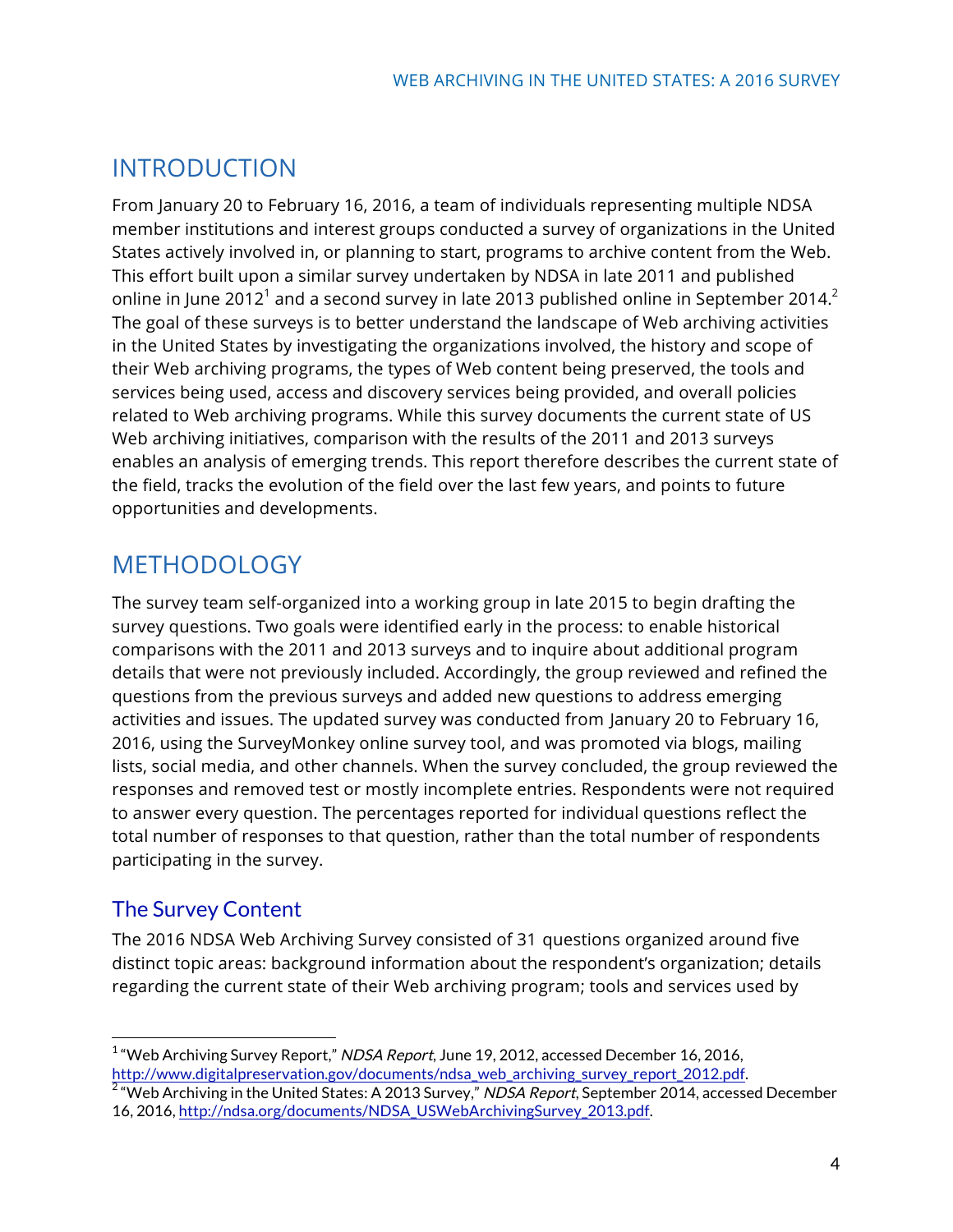their program; access and discovery systems and approaches; and program policies involving capture, availability, and types of Web content.

The working group shared the survey via Library of Congress's The Signal; NDSA-ALL LISTSERV; Society of American Archivists LISTSERV; Archive-It Partner News; GOVDOC-L LISTSERV; Federal Web Archiving Working Group; Legal Information Preservation Alliance membership; International Internet Preservation Consortium Members' LISTSERV; and Twitter. The survey was completed 104 times, an increase of 13% in the number of respondents from the 92 completed responses to the 2013 survey, and an increase of 35% from the 77 completed responses to the 2011 survey. The survey consisted primarily of multiple choice questions, with some questions also containing free text response fields for clarification or elaboration of answers.

# The Survey Data

Survey instrument and anonymized survey data are available on Dataverse at https://dataverse.harvard.edu/dataverse.xhtml?alias=ndsa.

# RESPONDENT CHARACTERISTICS

The survey (see appendix A) opened with questions about respondents' organizations, asking the organization name and type, whether they belonged to any of three formal Web archiving-related professional groups, and the status of their program, be it in the planning, pilot, production, or discontinued stage.

# Organization Type

As in past years, the question about organization type elicited more responses than any other question. Each of the 104 respondents answered this question in 2016, as did each of the 92 in 2013 and each of the 77 in 2011. Besides a notable increase in one key community, the proportion of represented organization types was largely similar to those of previous survey years. The percentages of archives, commercial organizations, museums, and cultural heritage organizations were mostly within a few percentage points of the prior surveys. The one significant increase was in the number of academic institutions responding. This group represented 47% (36 of 77) of respondents in 2011, 52% (48 of 92) in 2013, and 63% (66 of 104) in 2016. The steady increase in Web archiving at college and university libraries and archives (as well as research institutions and disciplinary programs within universities) demonstrates the popularization of Web archiving as a core collection development and preservation activity within academic institutions.

Other noteworthy findings include that governments (federal, local, and state) doing Web archiving have held steady over the three surveys (17 respondents every year), though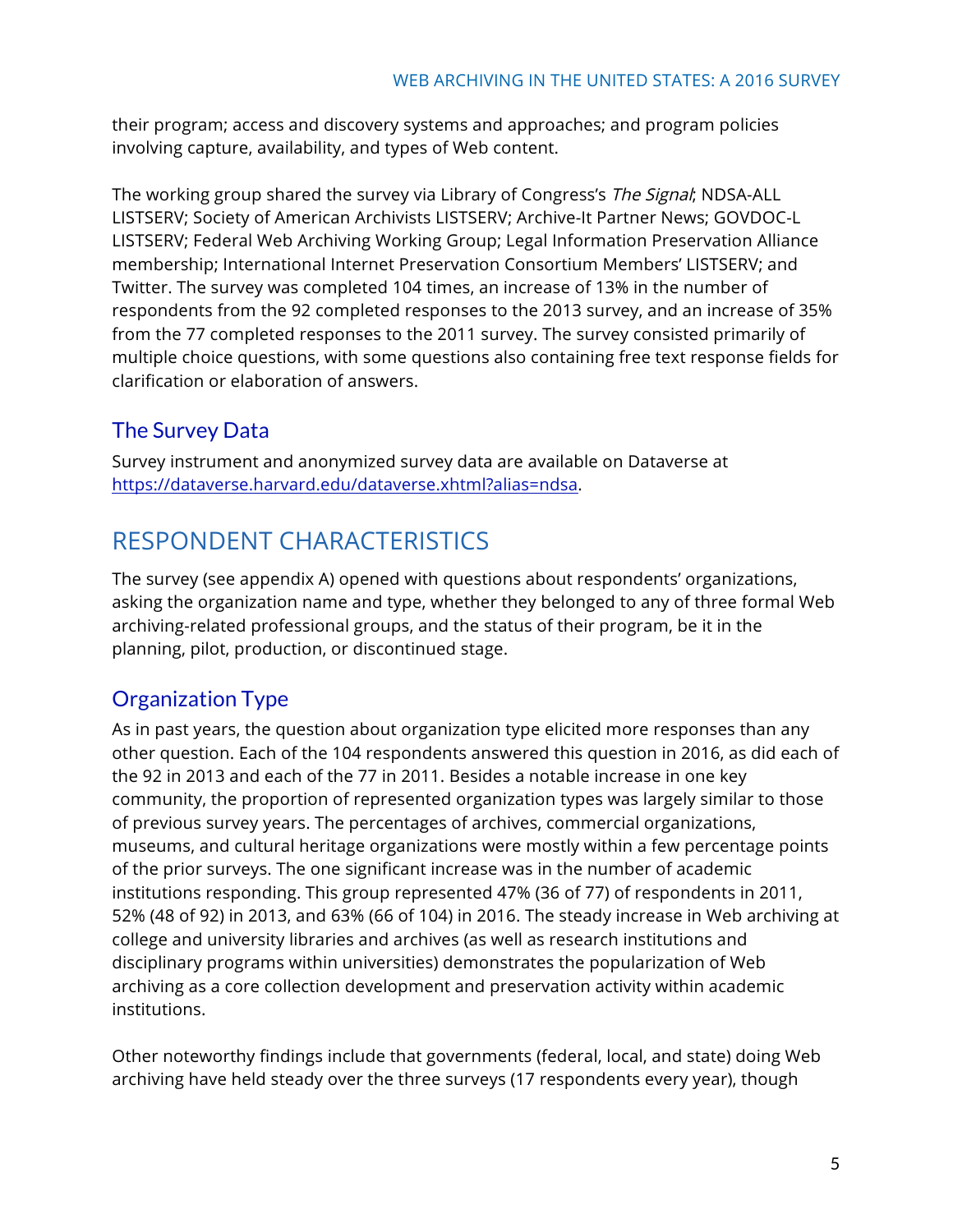their percentage of representation decreased slightly (decreasing 8% since 2011) due to the overall growth in college and university respondents.





FIGURE 1: RESPONDING ORGANIZATION TYPE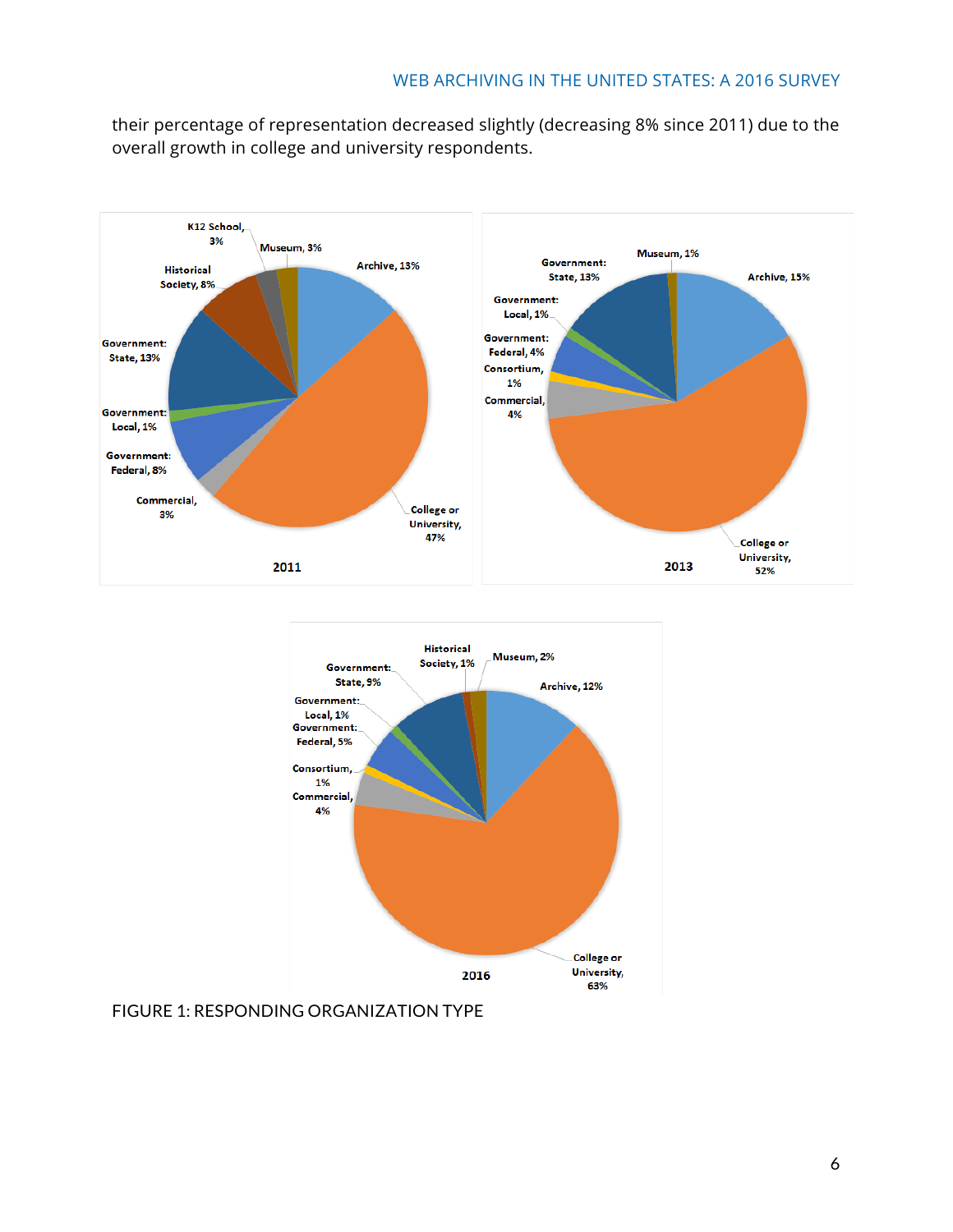# Group Affiliations

Web archiving-related professional group affiliations remained consistent across the surveys. In 2016, 10% (8 of 77) were members of the International Internet Preservation Consortium (IIPC), the same as in 2013 and similar to the 8% (6 of 77) from 2011. Membership in the NDSA also remained consistent: 52% (30 of 58) of survey respondents belonged to the NDSA in 2013 and 53% (41 of 77) were members in 2016. The 2011 survey did not ask about respondents' NDSA membership. The 2013 survey additionally asked if organizations belonged to the Society of American Archivists (SAA) Web Archiving Roundtable, which was established after the 2011 survey. Again, membership percentages stayed consistent, with 71% (41 of 58) of respondents in 2013 and 69% (53 of 77) in 2016 affiliated with this group.

Interestingly, the number of responding organizations that reported multiple affiliations grew in 2016. The 2016 survey had 30% (23 of 77) of respondents choosing affiliation with two of the three possible groups, an increase from 26% (15 of 58) in 2013 and 25% (6 of 24) in 2011. As affiliations often follow occupational boundaries and the diversity of responding institutions features a range of professions, growth in this area is heartening, suggesting the recognition of Web archiving as a professional activity mature enough to support multiple affiliate groups.

# Activity Status

The 2016 survey asked about the current status of respondents' Web archiving programs; answer options were planning, pilot, production, and discontinued. The 2016 survey found an ongoing increase in formalized programs with 79% (81 of 103) classifying their status as production, continuing an upward trend from 74% (66 of 89) in 2013 and 64% (49 of 77) in 2011. The current survey found a return to percentages in 2011 for those in the planning stage of program activity, with 15% (15 of 103) identifying as being in the planning stage, similar to the 17% (13 of 77) in 2011, but a slight increase over 9% (8 of 89) of programs in the planning stage in 2013.

Most notable among the program status responses was the sharp drop in respondents classifying their program as in the pilot phase, with only 5% (5 of 103) identifying as such in 2016, as opposed to 15% (13 of 89) in 2013 and 16% (12 of 77) in 2011. This could indicate that, with the continued growth in the community and better awareness of best practices, standards, and policies, organizations are taking less time to pilot a program and are instead moving directly from the planning stage to establishing production-level programs more quickly and easily than in the past. The return to 2011-era rates of respondents in the planning stage, along with the overall growth in respondents to the survey, may indicate the ongoing spread of Web archiving as a formal activity in organizations. $3$ 

 $3$  Some caution is appropriate in interpreting these changes, as the group of institutions participating in each year of the survey differ. Of the institutions that have participated in the surveys over time, a significant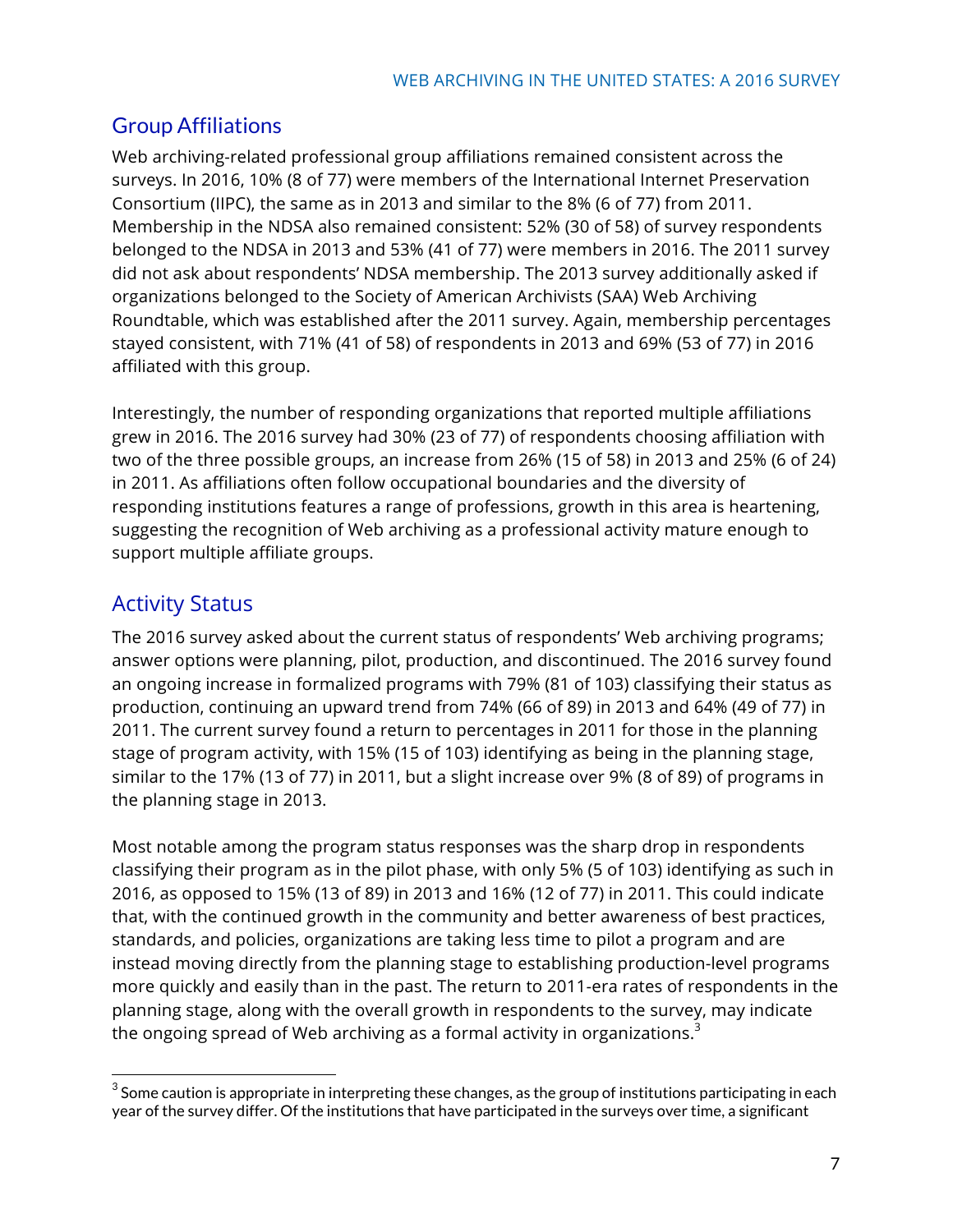

FIGURE 2: STATUS OF WEB ARCHIVING ACTIVITY

# PROGRAM INFORMATION

This next section of the survey addressed the staffing and management of Web archiving programs across the United States as well as the goals and perceptions of progress within these programs.

### Perceptions of Progress

Respondents to the 2016 survey were asked to compare the current state of their organization's Web archiving program to what it was two years ago. While perceptions of progress may be inherently subjective, the overall trend was remarkably positive: over three-quarters of the respondents (77%, 68 of 88) reported that their program had made either significant or some progress over the past two years. The number of those indicating that their programs made significant progress increased by 16% from the 2013 survey, when the question was first asked (2016: 53% [47 of 88]; 2013: 38% [35 of 93]). Of the organizations reporting significant progress, 47% (22 of 47) began archiving Web content in the past two years. Not one respondent to the 2016 survey indicated that their program was slightly worse off or much worse off. While two organizations in the 2016 survey reported their program status as "Discontinued," one left the question about progress in the last two years blank and the other indicated that progress was about the same.

 majority, 71% (139 of 195), have participated one time only. Also worth noting is the possibility that different individuals with varying perspectives completed the survey on behalf of their organizations.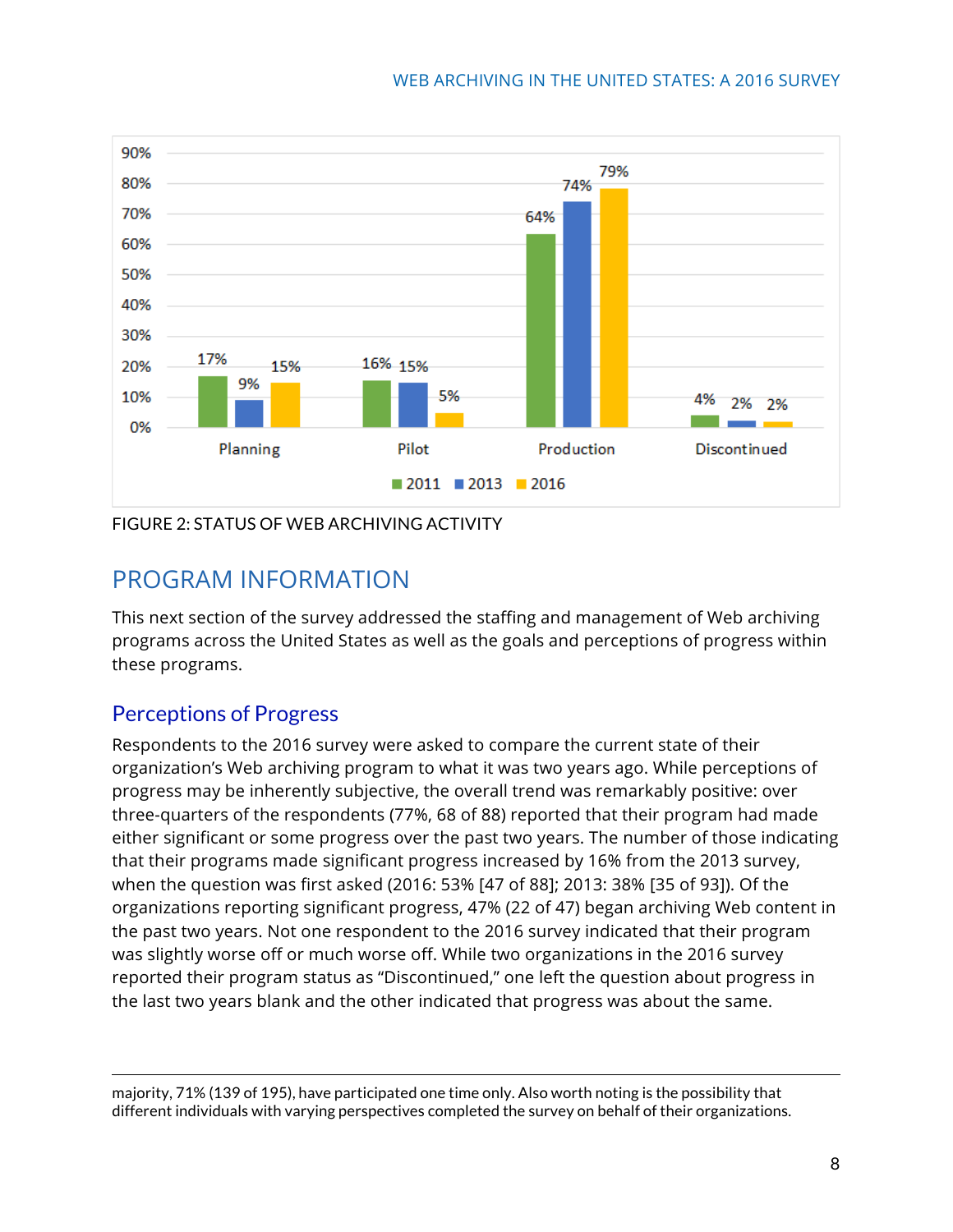Looking closer at the kinds of progress underway, the 2016 survey included a new question asking respondents to identify the top three areas where their organizations had made the most progress. Multiple choice answers were based on Archive-It's Web Archiving Life Cycle Model.<sup>4</sup> Organizations seem to have made the most progress in areas of determining what they should capture and how to do it. The top three areas of progress identified were in data capture (59%, 50 of 85), appraisal and selection (46%, 39 of 85), and vision and objectives (40%, 34 of 85).



FIGURE 3: PERCEPTIONS OF MOST PROGRESS IN LAST TWO YEARS

When asked in a separate question, also for the first time, to share the top three areas of the Web Archiving Life Cycle Model in which the respondents' organizations had made the least progress, the top number of responses point towards aspects of Web archiving that take place later in the life cycle: access/use/reuse (52%, 43 of 82) was the top response, followed by metadata/description (38%, 31 of 82), and quality assurance and analysis (37%, 30 of 82).

<sup>&</sup>lt;sup>4</sup> The Archive-It Team at the Internet Archive, "The Web Archiving Life Cycle Model," March 2013, accessed October 11, 2016, https://archive-it.org/static/files/archiveit\_life\_cycle\_model.pdf.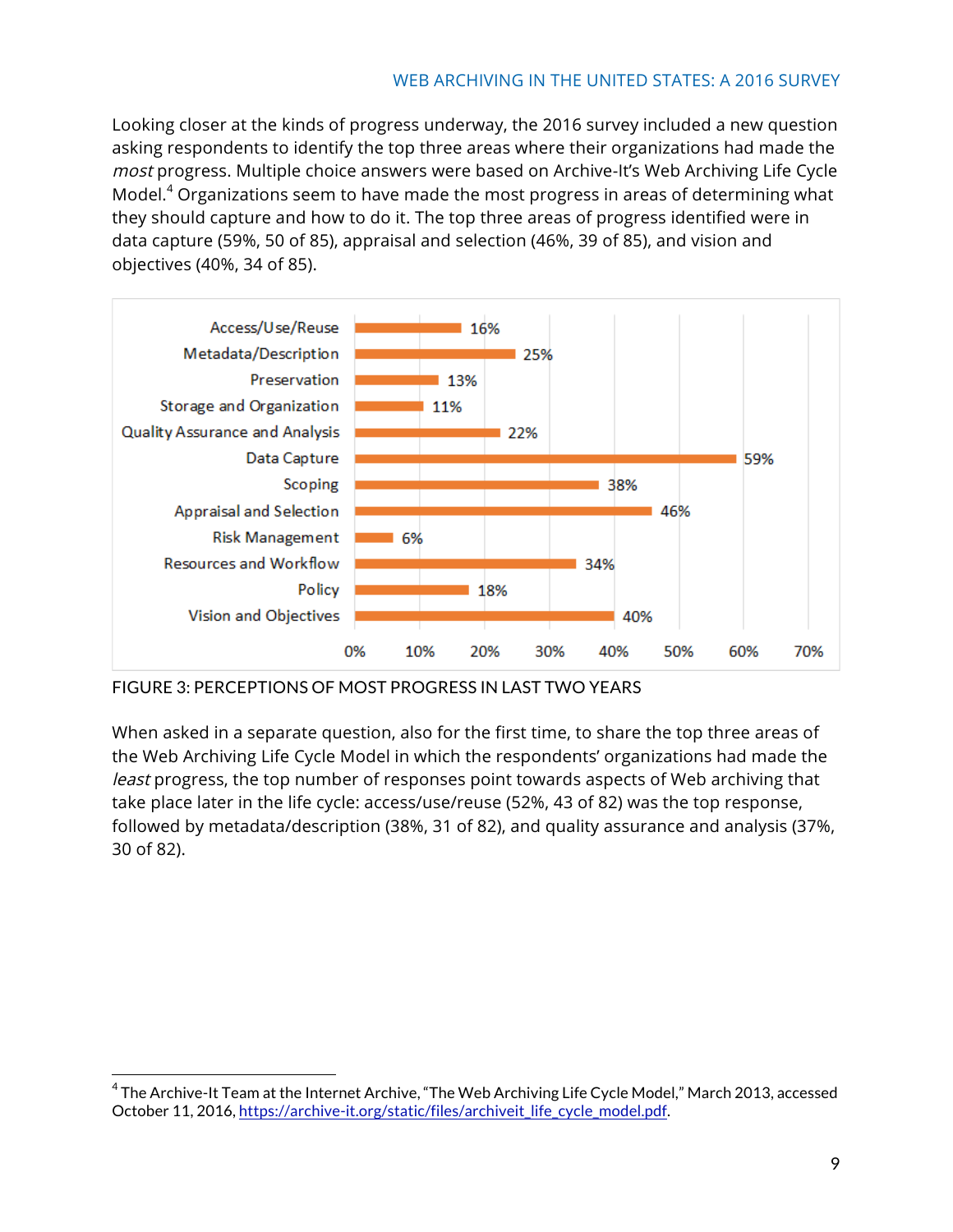

FIGURE 4: PERCEPTIONS OF LEAST PROGRESS IN LAST TWO YEARS

### Content Being Archived

The 2011, 2013, and 2016 surveys asked organizations about the goals of their Web archiving activities. Responses indicated a continuing trend towards organizations archiving their own or affiliated Web content as a type of institutional record, with 89% (79 of 89) doing so in 2016, 20% higher than in 2011. The number of those archiving content from other organizations or individuals decreased 24% during the same period, with only 56% (50 of 89) indicating this as a goal in 2016, as compared with 80% (57 of 71) in 2011. The number of organizations that checked both boxes, indicating that they are both archiving one's own content and the content of others, remained fairly consistent, though declining slightly over time: 49% (35 of 71) in 2011; 46% (41 of 89) in 2013; and 45% (40 of 89) in 2016.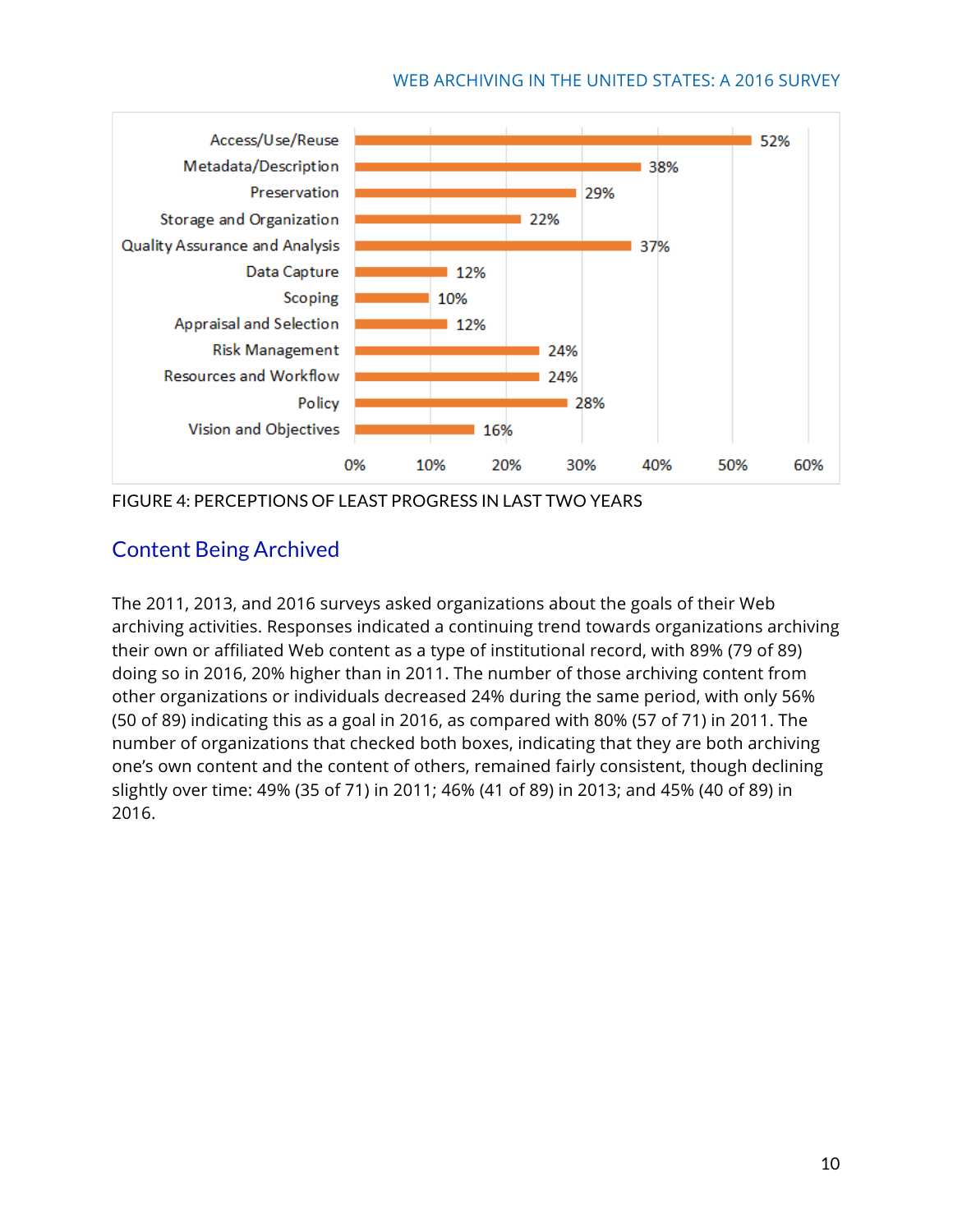

### FIGURE 5: ARCHIVING ACTIVITY GOALS

### When Programs Started

Each of the three surveys also included a question about the year participating organizations began archiving Web content. Responses ranged from two organizations that have been archiving since 1996 and two that indicated they were making plans to start soon. 65% (53 of 82) of respondents to the 2016 survey have been archiving since 2010. Organizations beginning to archive Web content in 2015 made up the largest individual group, with 18% (15 of 82) of respondents beginning that year.<sup>5</sup> In the previous two surveys, the largest groups of respondents were those beginning to archive Web content during the survey year, too, with 23% (19 of 81) in 2013 and 18% (14 of 77) in 2011.

 $^5$  The 2016 survey took place in early January 2016, so "current year" extends to the two weeks in January.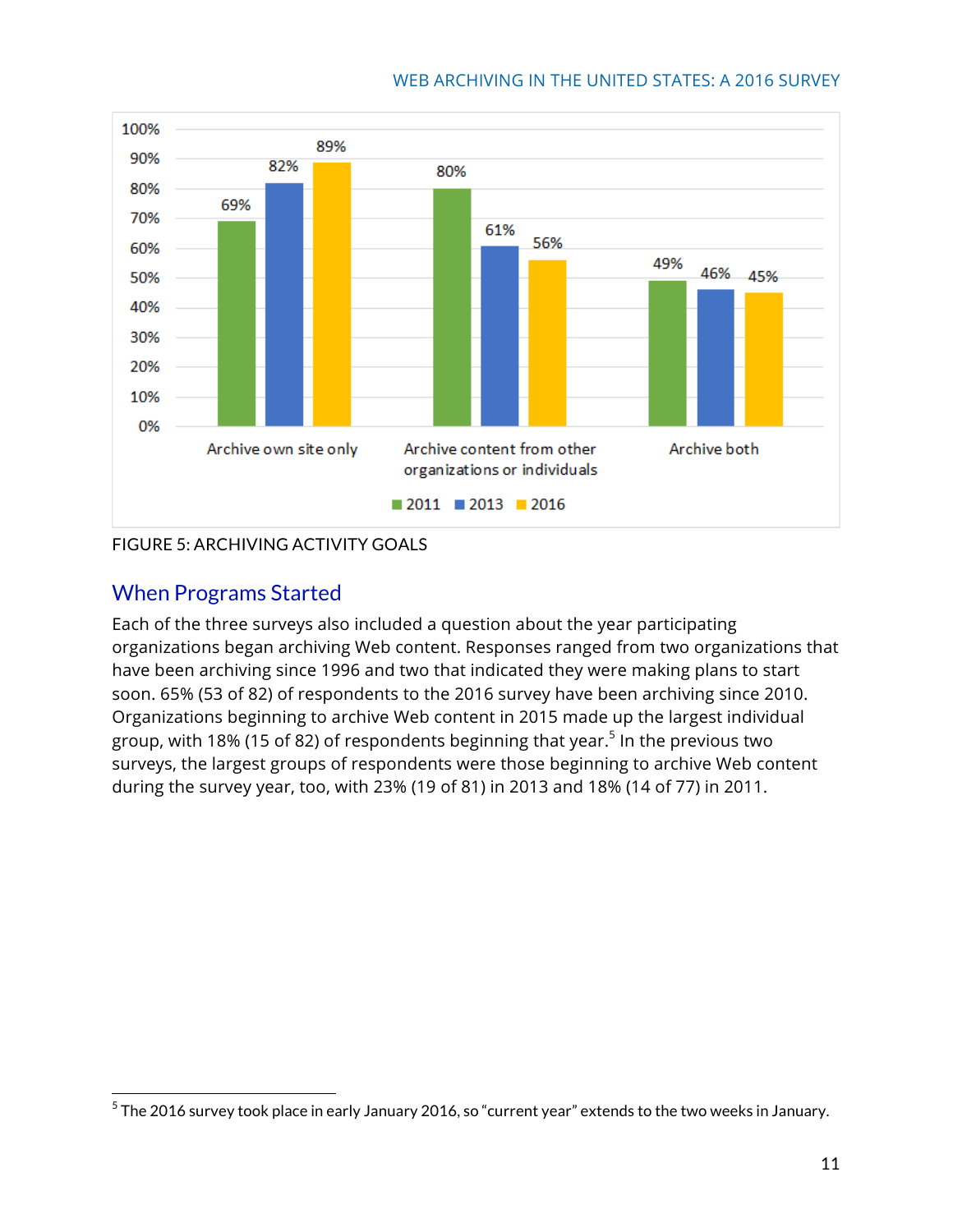

FIGURE 6: YEAR INSTITUTIONS BEGAN ARCHIVING WEB CONTENT

### Devoted Staff Time

Responses indicated that organizations continued to devote only fractional time to Web archiving activities, with 76% (64 of 84) devoting less than the equivalent of one full-time employee's (FTE) time. There has been little change since the question was first included in the survey in 2013, with more than half of the organizations, 58% (49 of 84) in 2016 and 57% (49 of 86) in 2013, still only devoting one-quarter FTE to Web archiving activities. These figures indicate that Web archiving continues to be an activity included among the many other duties professionals are tasked to do within in their organizations. Whether these organizations believe current staffing levels to be sufficient to achieve the goals of individual Web archiving programs, or the broader goals of the digital preservation community, $6$  might be explored further in future surveys.

There was one area of increase in staffing, with the number of organizations dedicating one to three FTE to Web archiving activities nearly doubling, growing from 7% (6 of 86) in 2013 to 13% (11 of 84) in 2016. Perhaps this is an indication that once Web archiving has achieved organizational support for one FTE, it is easier to advocate for additional resources.

 $6$  "2015 National Agenda for Digital Stewardship," NDSA Report, September 2014, accessed October 11, 2016, http://www.digitalpreservation.gov:8081/ndsa/documents/2015NationalAgendaExecSummary.pdf.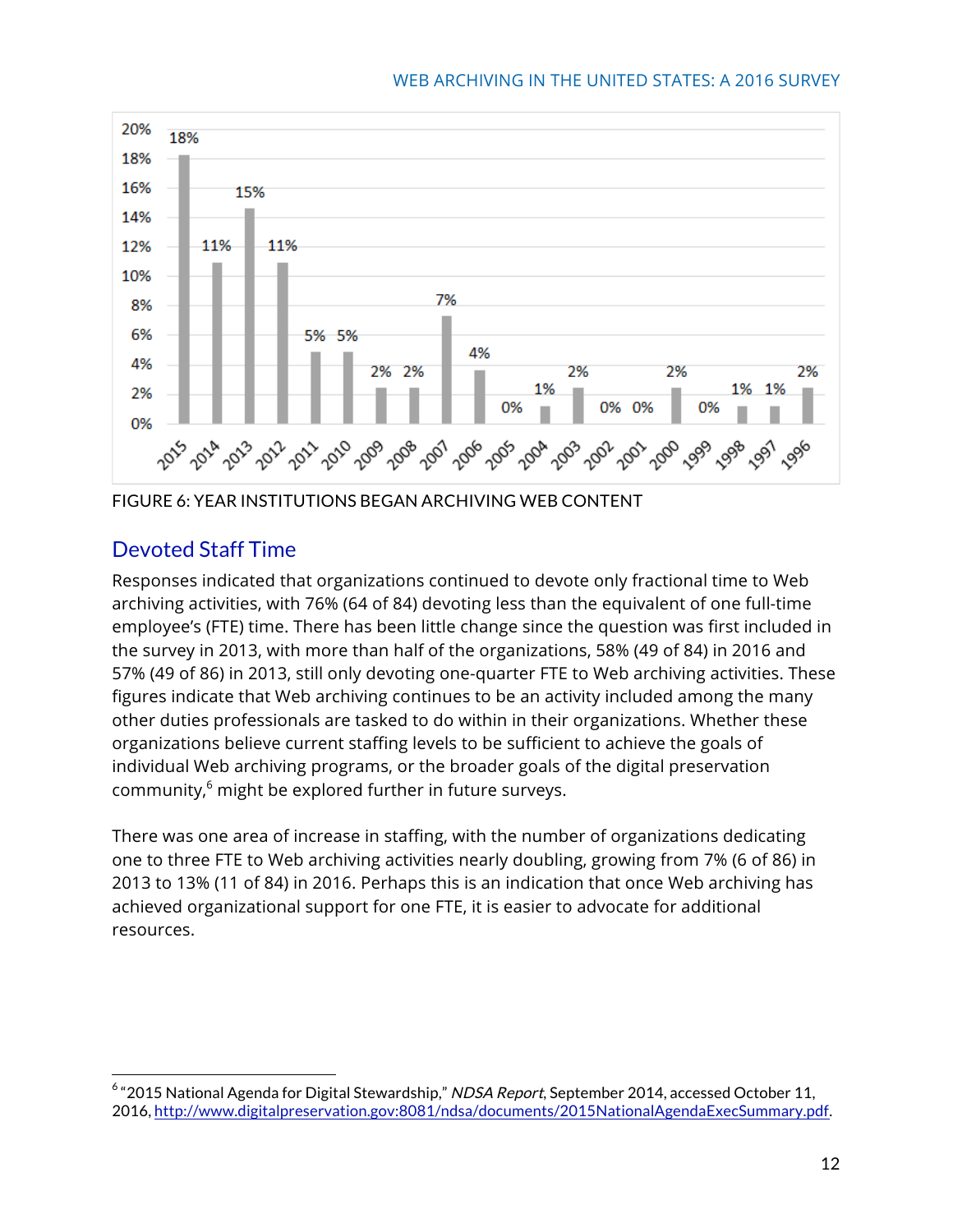

#### FIGURE 7: FTE STAFF DEDICATED TO WEB ARCHIVING

### Considerations in Development of Programs

The options for responses to the question "What are the top 3 considerations for the development of your Web archiving program?" were drawn from open ended responses to a similar question first asked in the 2013 survey. The question was altered slightly in 2016 to try to get a better sense of the most important considerations in program development.

Over 50% of participating organizations identified access and use, cost (which includes staffing level requirements), and quality as their top three considerations for the development of Web archiving programs. Notably, these considerations corresponded fairly closely to the areas where organizations indicated they have made the least progress: access/use/reuse, metadata/description, and quality assurance and analysis (see Perceptions of Progress). Data volume, which topped the metrics of importance to organizations in 2013, fell to sixth place out of seven available choices in the 2016 survey, while open ended responses coded for usage and cost remained in the top three. This trend indicates a growing concern for quality over concerns about volume, which could be a sign of maturity of the field. Other responses provided by respondents in an open ended field broadly addressed fulfilling institutional requirements and collecting goals, staff time, or simply that it was too early to say.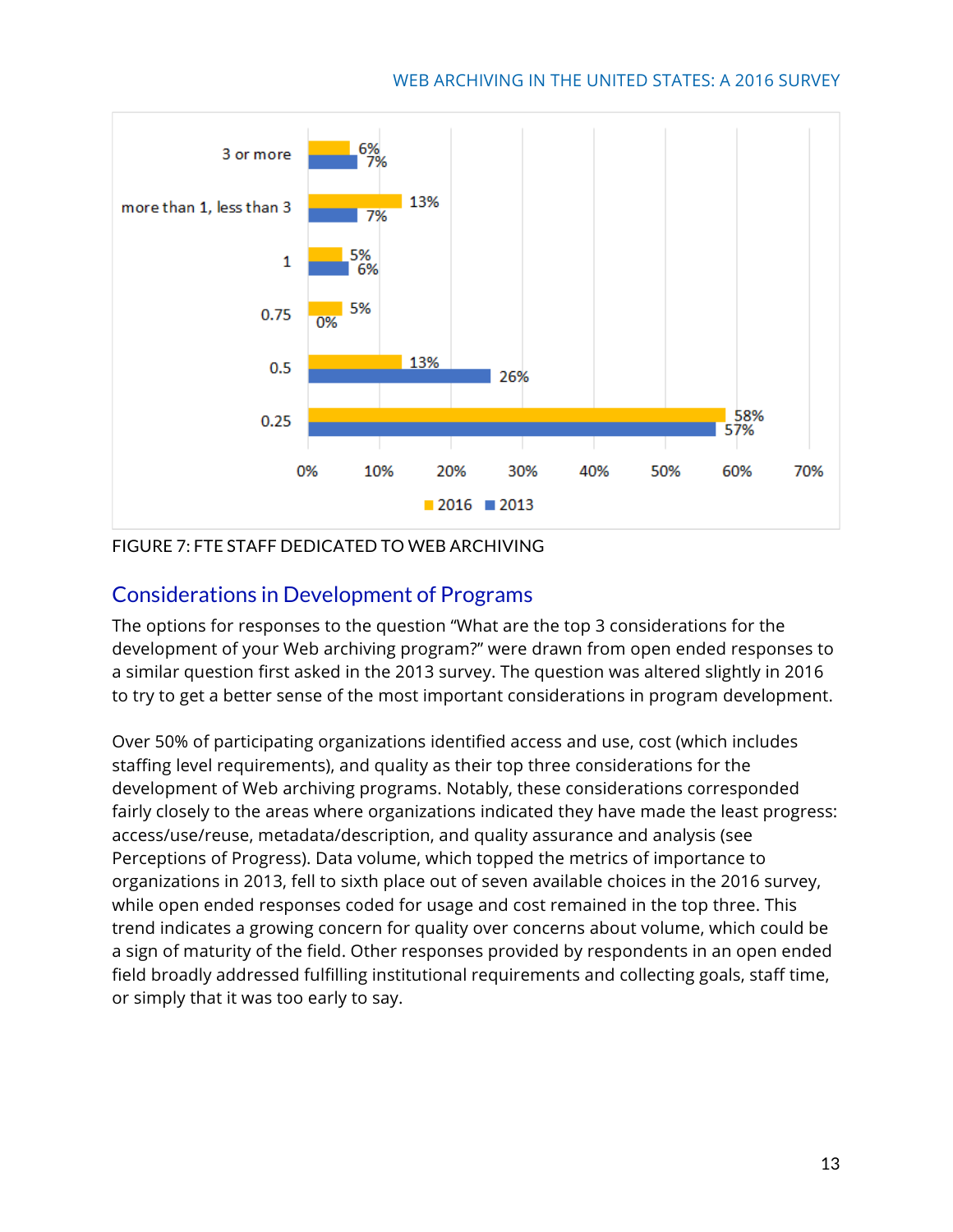

FIGURE 8: TOP CONSIDERATIONS WHEN DEVELOPING WEB ARCHIVING PROGRAM

### **Skills**

The options for responses to the 2016 question on staff skills essential to the development and success of Web archiving within their organization were similarly developed from open ended responses to the same question in 2013. More than 50% of respondents indicated that the top three skills needed are facility with archiving tools (e.g., configuring or operating Web archiving crawler, access, and curatorial tools), indicated by 69% (61 of 88) of respondents, followed by skills for appraisal and selection (determining what content to select), indicated by 61% (54 of 88) of respondents, and for performing quality assurance (analyzing and troubleshooting Web archive quality issues), indicated by 51% (45 of 88) of respondents. Quality, once again, appears to be of growing importance and concern for organizations. This is a significant change from the 2013 survey, when quality assurance was cited least frequently out of all the coded categories, with only 6% (4 of 63) of the open ended responses indicating this as an essential skill.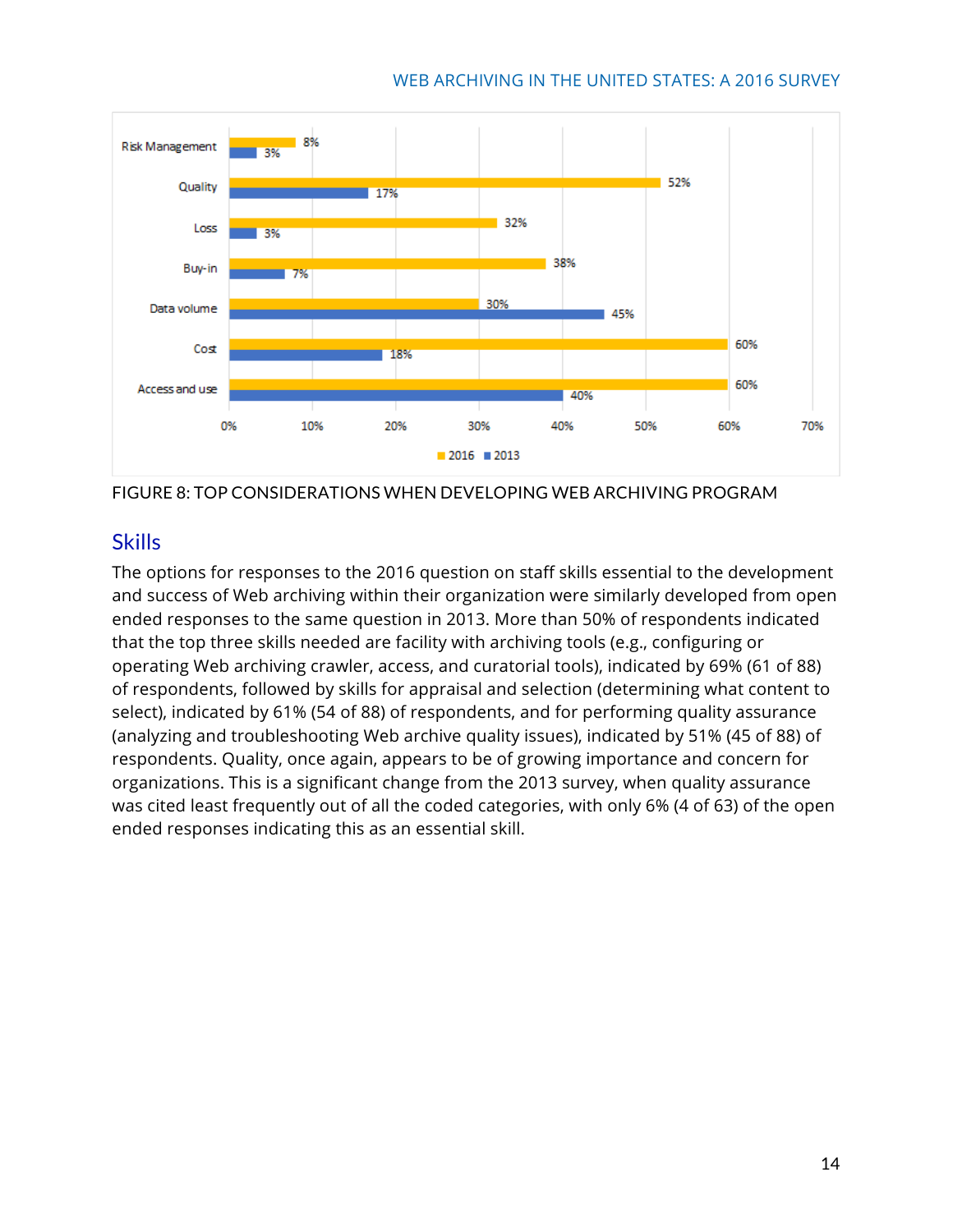

FIGURE 9: SKILLS DEEMED ESSENTIAL FOR STAFF

### Content Types of Concern

As in 2013, the 2016 survey asked what types of content organizations have concerns about their capacity to archive. "Art" was removed from possible responses as it is less a type of content itself, and more of a subject area. The other options for answers (audio, blogs, databases, interactive media, social media, and video) remained the same, with the option to write in other content of concern. Respondents were asked to select all options that applied. The ability to capture social media remained a top concern in 2016, with 70% (60 of 86) indicating that they are concerned about their capacity to archive this content. Video was a close second, indicated by 69% (59 of 86) of respondents, followed by interactive media, and databases, both indicated by 62% (53 of 86). Across all but interactive media (which perhaps picked up numbers owing to the exclusion of "art" as a type in this survey), concerns about capacity to archive dropped from 2013. This could be an indicator that respondents gained more confidence about their own ability to archive using the tools they have (see Perceptions of Progress section), or possibly a result of increased focus on archiving institutional content, which might be comparatively simpler than third party "in the wild" webpages. On the other hand, decreased concerns about capacity to archive could simply reflect an increased recognition of limitations such as staffing, tools, and time, to archive content.

The responses to other content of concern written in the open ended field included password/log-in/intranet/deep Web content, geographic data, and very large Web sites that were difficult to archive comprehensively.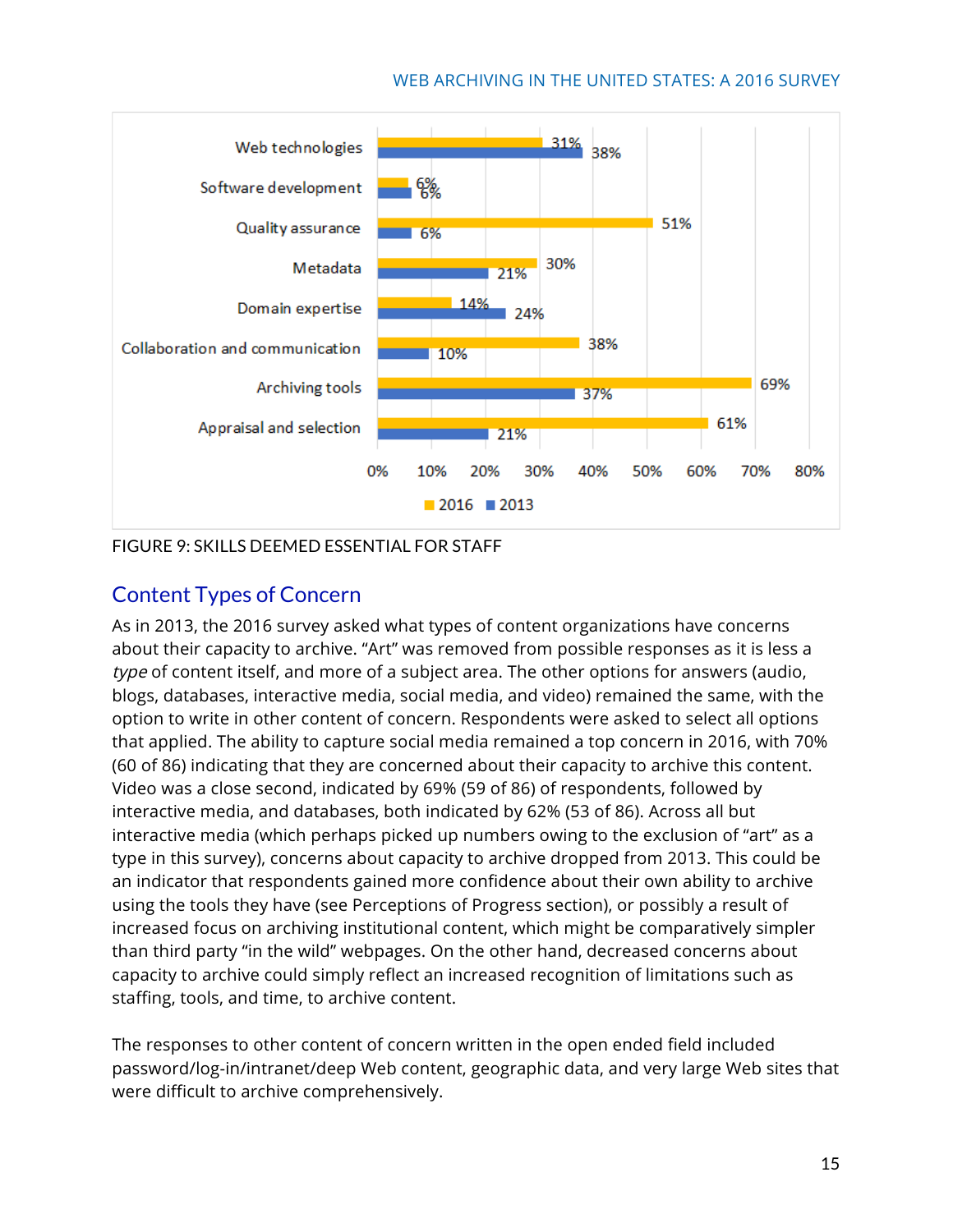



### Collaborative Archiving

The 2011 and 2013 NDSA Web archiving surveys included a question about whether organizations had participated in building collaborative Web archives around a specific event, theme, or domain, such as the United States End of Term government Web Archive or the International Internet Preservation Consortium's Olympic Games Web archives. In 2013, nearly half of responding organizations (51%, 45 of 89) indicated that they had either participated in a collaborative Web archive or were interested in doing so. In 2011, there were two separate questions on the topic: 23% (15 of 66) of respondents indicated that they had participated in a collaborative archive and 51% (34 of 67) indicated that their organization would be interested in future collaborative Web archives if the topic fit within their collecting scope and interests. The 2016 survey expanded the question to focus on identifying the areas in which organizations are most interested in collaborating, in addition to building collaborative collections, and any barriers that they face in doing so. Respondents were asked to check all responses that applied, with an opportunity to provide additional information in response to either or both questions.

Over 50% of responding organizations indicated interest in collaborating on quality assurance techniques and strategies (65%, 57 of 88), capture configuration and optimization (52%, 46 of 88), and metadata standards and application (51%, 45 of 88). Results indicated lower levels of interest in input on APIs and standards as well as collaborative collection development.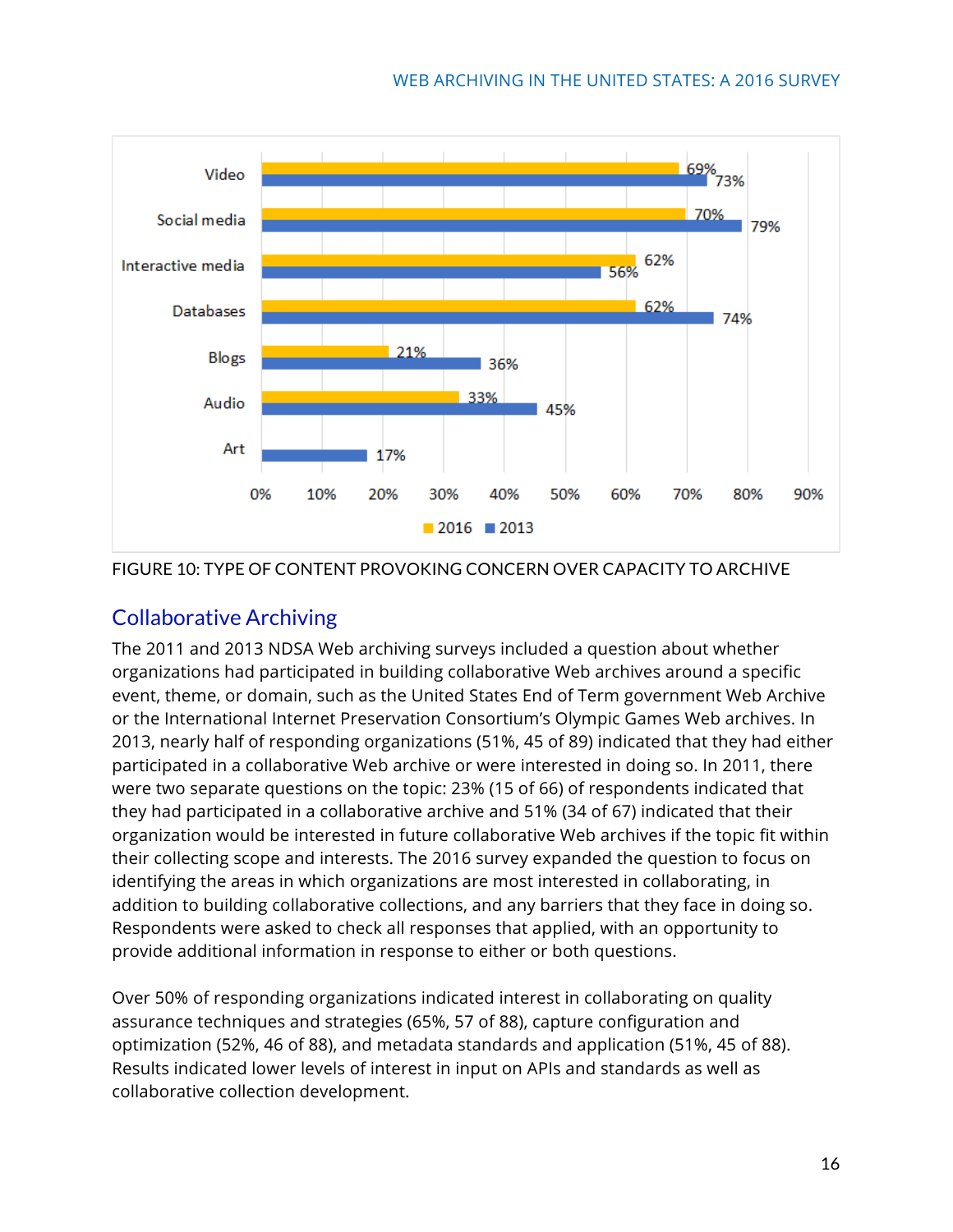

FIGURE 11: AREAS OF INTEREST FOR COLLABORATION

The primary barrier to collaboration is lack of time, identified by 75% (62 of 83) of respondents to the survey. 30% (25 of 83) of respondents reported they were still in a planning phase and did not have much to share is a distant second barrier. Taken together, the following perspective provided in an optional "other" response and anonymized for this report, may be a common experience:

As a medium/small university, sometimes it seems like we don't fit into a clear niche with collaboration. I don't have the resources (or expertise) to do high level, cutting edge development (like an R1 university might). I also have to take lack of staff time into consideration when coming up with workflows, etc - I'd love to do more QA and more description, but it's just not a top priority in my department's work right now. So while it's helpful to talk with others about workflows/procedures that they've developed, they're often not applicable for me.

# ARCHIVING POLICIES

The goal of this section of the survey was to learn about the policies that govern organizations' Web archiving activities. Specific areas of inquiry included notification and permission requirements, approaches to robots.txt directives, policy guidelines specific to social media, and copyright and access policy development resources.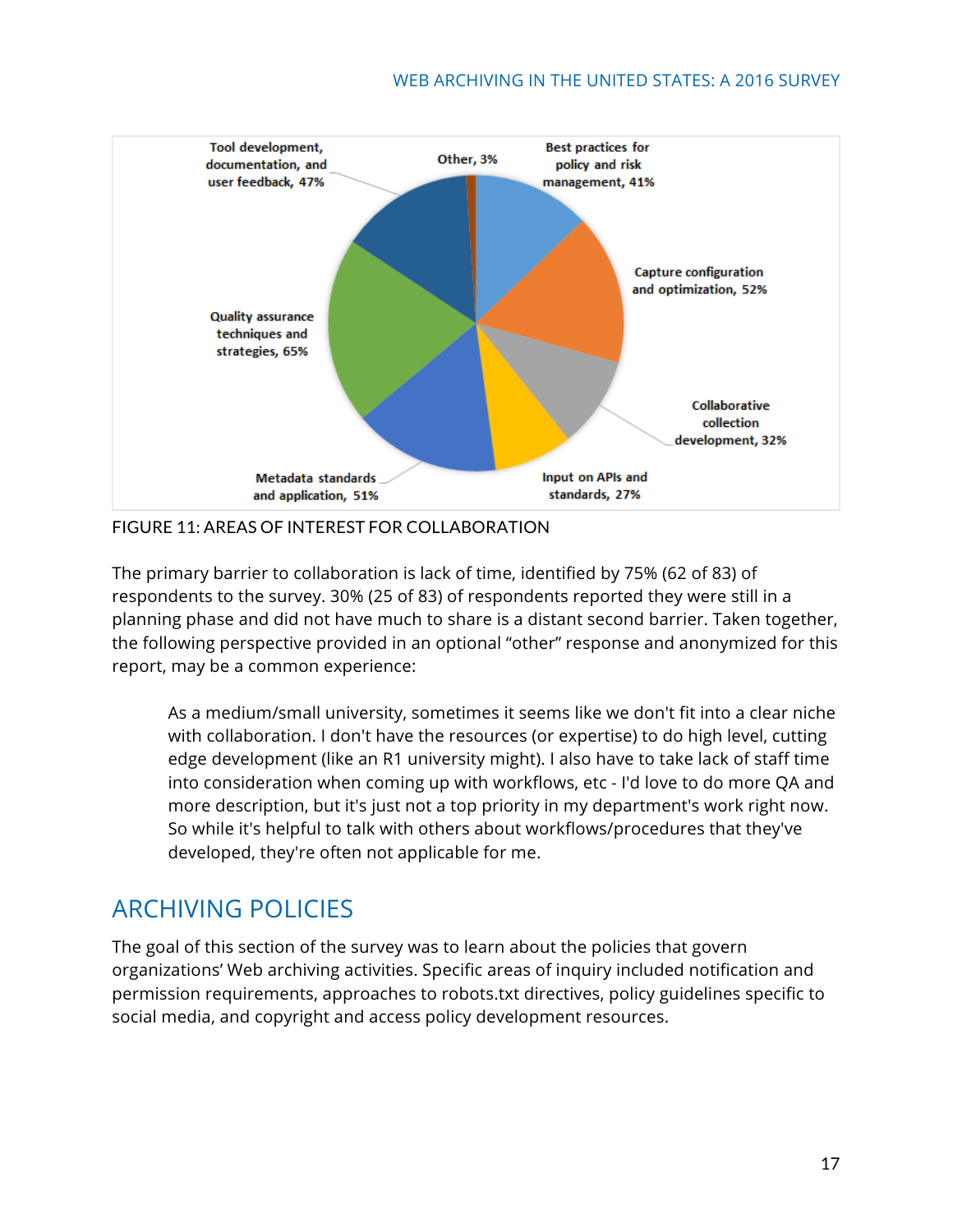### Notification and Permission

There was no change in survey questions about notifications and permissions between 2013 and 2016. Respondents indicated significant shifts away from either notifying or seeking permission from content owners when collecting Web content, which may reflect the notable increase in organizations focused solely on crawling their own or affiliated Web content as a type of institutional record. Roughly two-thirds of those surveyed (67%, 46 of 69) indicated that they took an approach of no action to notify or seek permission when capturing Web content, a 9% increase from the 58% (42 of 73) who reported this approach in 2013. The number of respondents notifying website owners before capture decreased slightly, from 23% (17 of 73) in 2013 to 22% (15 of 69) in 2016. The number of organizations seeking permissions when collecting content also decreased, with only 12% (8 of 69) reporting that they do so in the 2016 survey. Of those seeking permission when capturing Web content, one organization was from the federal government, one from local government, one was a museum, and six were programs in colleges or universities. In 2013, 19% (14 of 73) of organizations reported seeking permission, and 13% (8 of 61) did so in 2011. These decreasing numbers may not simply be linked to an increasing number of organizations focused on archiving their own content. Of the organizations indicating that they archive content from other organizations or individuals for future research (see Content Being Archived section), only 14% (7 of 50) seek permission.

The same proportion – 68% (47 of 69) of 2016 respondents – indicate that they take no action to notify or seek permission from content owners when providing either restricted or public access to Web content. This is roughly equivalent to the results in the 2013 survey, with 68% (42 of 62) of respondents indicating that they took no action when providing restricted access to Web content and 63% (45 of 71) indicating that they took no action when providing public access.

Statistics for practices surrounding restricted access indicated small changes in the proportion of respondents notifying and seeking permission from content owners. The percentage of respondents notifying content owners of their intent to provide restricted access to the content they have archived decreased from 11% (7 of 62) in 2013 to 6% (4 of 69) in 2016. The percentage of respondents seeking permission from content owners to be able to provide restricted access to content they have archived also decreased from 21% (13 of 62) in 2013 to 14% (10 of 69) in 2016. According to the 2016 survey, when providing public access, 13% (9 of 69) notify content owners and 16% (11 of 69) seek permission.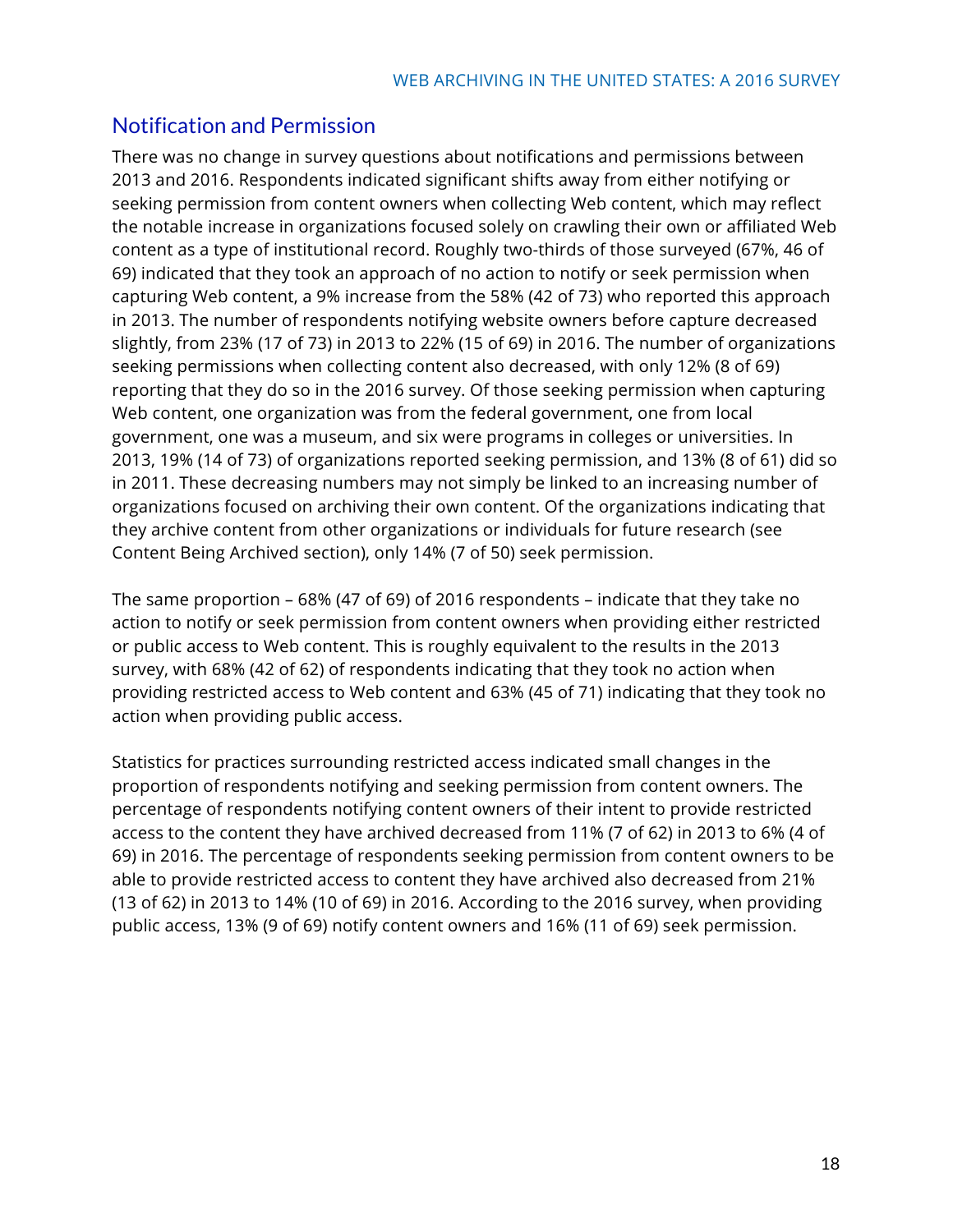

#### FIGURE 12: APPROACHES TOWARD SEEKING PERMISSIONS

### Access Embargo

Access to archived content may be blocked or embargoed for defined time periods to reduce confusion with live websites, to reduce competition (with a news site, for example), or to address any number of other reasons. This section of the survey was launched in the 2013 survey, so all comparisons relate to that year.

The percentage of organizations that indicated the use of embargoes decreased by 15% from 28% in 2013 (21 of 76) to 13% (10 of 78) in 2016. Interestingly, those responding that they did not employ embargoes dipped by only 3% with "No" responses at 65% (51 of 78). About 17% of organizations (13 of 78) responded that they are "Considering" the use of embargoes, a new response option this year. The "Not Applicable" (dark archive) response rate came in at 5% (4 of 78).

Organizations that responded "Yes" to the question of employing embargoes as a matter of policy were asked in a follow up question about the duration of such embargoes. Nearly one-third, 27% (3 of 11), reported six-month embargoes in 2016, in contrast to 45% (10 of 22) in 2013. The percentage of one-year embargoes doubled to 18% (2 of 11) from 9% (2 of 22) in 2013, and the use of other embargo intervals, including several respondents who indicated that they let creators of the content decide, rose by 20%, to 55% (6 of 11).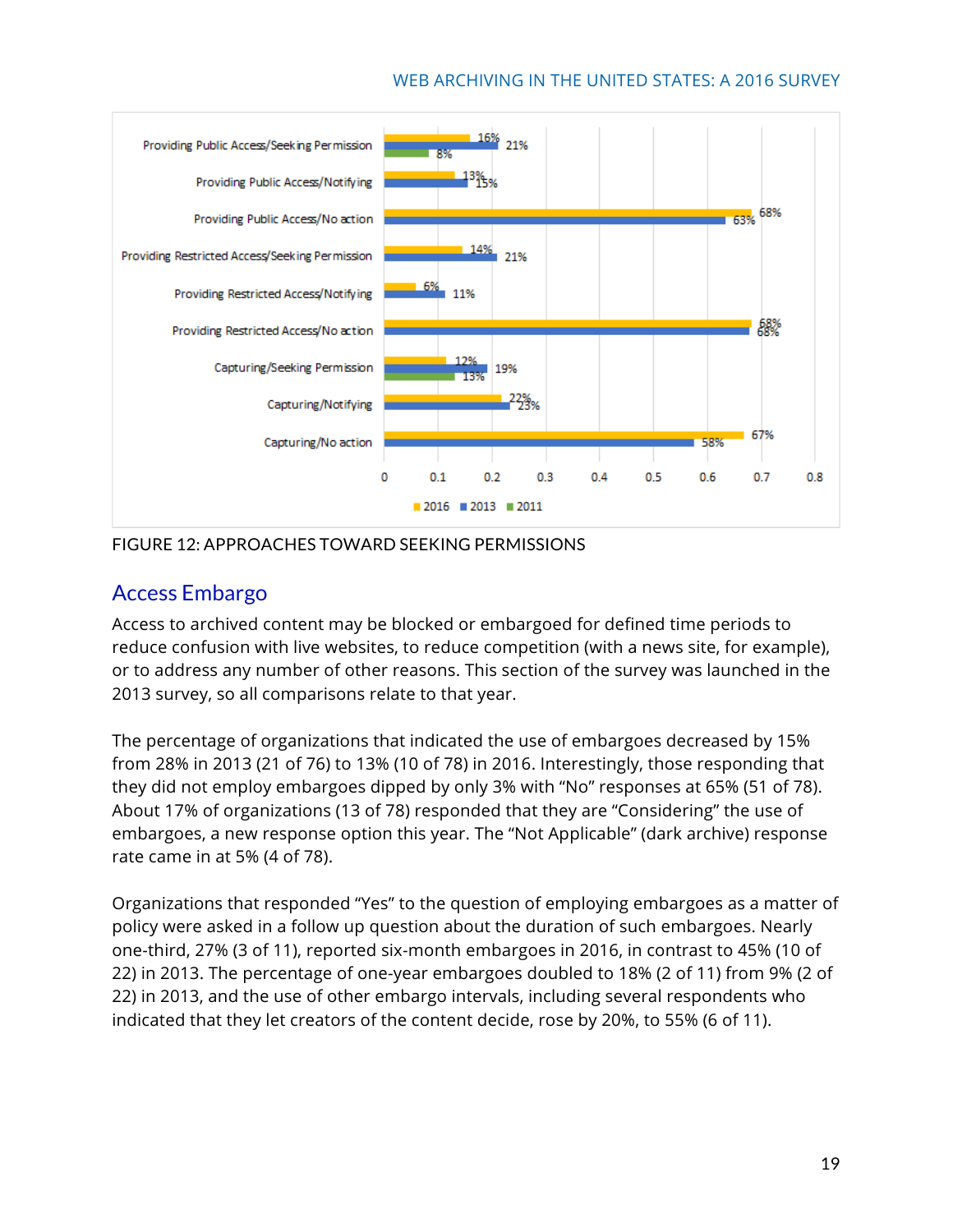

FIGURE 13: USE OF EMBARGOES IN ORGANIZATION POLICIES

### Robots.txt Policies

Robots.txt is a machine-readable protocol used typically by website owners to request that search engine crawlers ignore certain content so that it does not appear in search results. Robots.txt is often used to mitigate traffic overload from crawling, or for other editorial reasons. Robots.txt directives similarly impact archival crawlers' ability to access Web content but are more problematic in the case of Web archives, which depend on a greater range of content than is typically useful for a search index.

Responses to questions on policies for addressing robots.txt in the 2011, 2013, and 2016 surveys indicated a distinct and continued trend toward a conditional approach to the exclusionary protocol. In the 2016 survey, 9% (7 of 79) of respondents indicated that they always respected robots.txt, decreasing from 22% (17 of 77) in 2013 and 38% (22 of 58) in 2011. Organizations indicating that they never respected robots.txt also fell to a 4% rate (3 of 79), from 8% (6 of 77) in 2013 and 9% (5 of 58) in 2011. Organizations that selected the "Sometimes/it depends" option grew by 21% relative to 2013, with 76% (60 of 79) of respondents indicating this response. For the first time in the survey series, there were no organizations reporting that they "Don't know" how they respond to robots.txt.

Both 2013 and 2016 surveys requested information from those who selected "Sometimes/it depends" about the conditions under which respondents may decide to ignore the robots.txt protocol. As was the case in 2013, most organizations (61%, 37 of 61) indicated that they owned the copyright or had special permissions (e.g., in-house collection or an organization charged with archiving government records). Slightly less than half of respondents, 48% (29 of 61), said that they secured permission before ignoring robots.txt. In 2016, 52% (32 of 61) of responding organizations reported that they have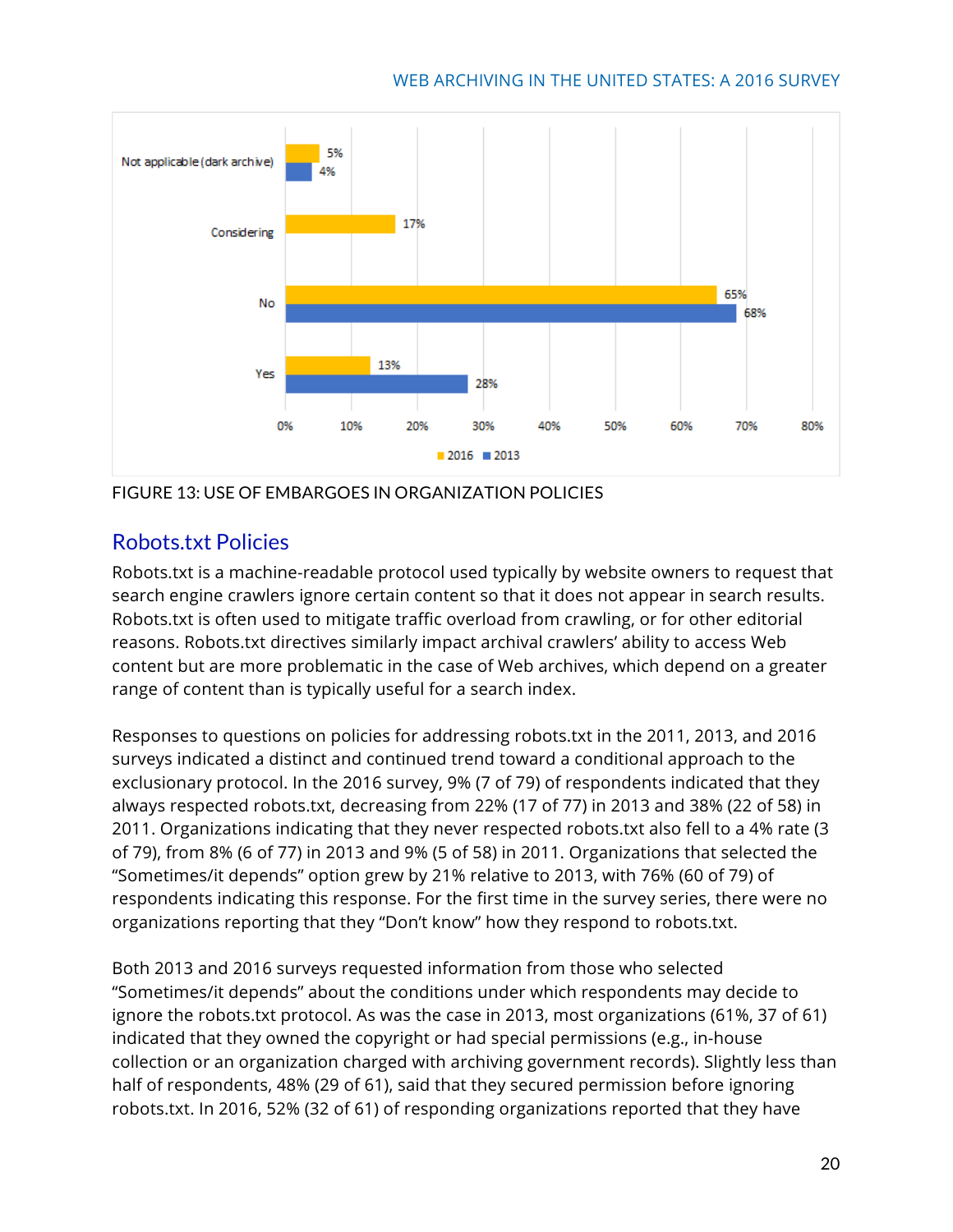adopted policies to bypass robots.txt protocols when capturing "essential" content (e.g., stylesheets and images), an increase from 2013, when 43% (19 of 44) of respondents indicated such policies.



### FIGURE 14: POLICIES FOR RESPECTING ROBOTS.TXT

### Copyright and Policy Development Resources

More than half of 2016 respondents, 60% (41 of 68), said they rely on the policies of similar organizations for developing their own copyright and access policies, increasing slightly from 55% (30 of 55) in 2013. In a tie for second place, 40% (27 of 68) of organizations indicated a reliance on both the "Association for Resource Libraries Code of Best Practices in Fair Use for Academic and Research Libraries"<sup>7</sup> and "Legal Counsel." The 2016 survey for the first time included "Legal Counsel" as an optional response, which may have influenced the significant increase in response (as opposed to a response provided in an open ended text field in 2013). Only 25% (17 of 68) of organizations cited "The Section 108 Study Group Report"<sup>8</sup> in 2016, similar to responses in 2013. "Statutory authority" and "Other" were indicated by 16% of responding organizations each (11 of 68), previous NDSA surveys indicated by 15% (10 of 68), and "Oakland Archive Policy" $9$  by 4% (3 of 68). Other open ended responses mostly indicated that the development of policy is in progress, though

http://www.arl.org/storage/documents/publications/code-of-best-practices-fair-use.pdf. 8 "The Section 108 Study Group Report," March 2008, accessed December 23, 2016,

 $7$  The Association of Research Libraries (ARL), "Code of Best Practices in Fair Use for Academic and Research Libraries," January 2012, accessed December 23, 2016,

http://www.section108.gov/docs/Sec108StudyGroupReport.pdf.

 $9$  "The Oakland Archive Policy," December 2002, accessed December 23, 2016, http://groups.ischool.berkeley.edu/archive/aps/removal-policy.html.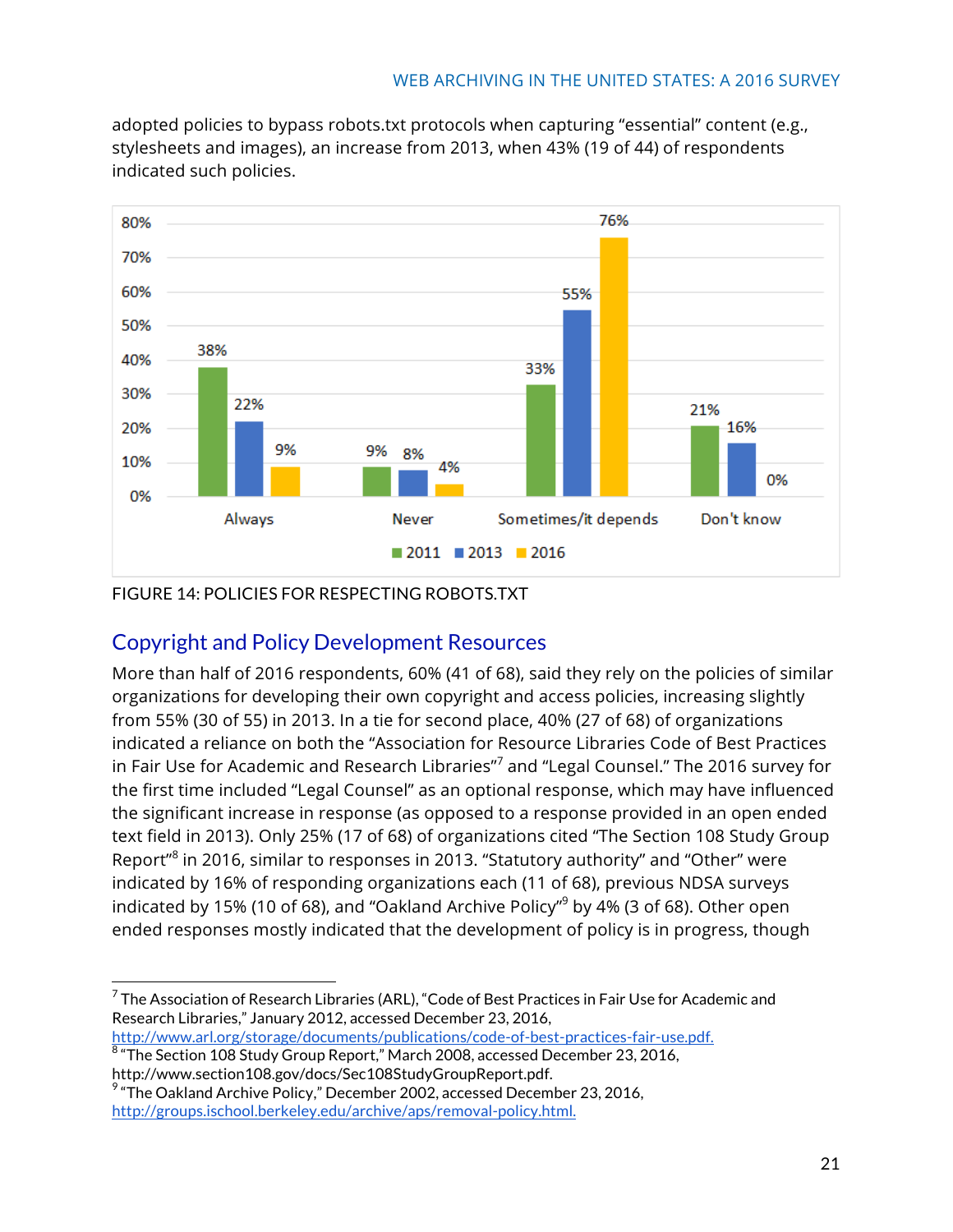

one indicated SAA standards for guidance, and another referenced leadership in the copyright and archives community.

FIGURE 15: RESOURCES USED IN COPYRIGHT AND ACCESS POLICY DEVELOPMENT

# Social Media

The rapid growth of social media sites such as Facebook, YouTube, Twitter, and others, present new opportunities and challenges for those collecting Web content. Given the significant impact of social media sites, responses to the survey's query regarding whether organizations had policies that specifically addressed social media were surprising: only 7% (6 of 82) answered affirmatively. This was a 17% drop relative to 2013, the first year that the survey inquired about social media, when the "Yes" response was 24% (19 of 78). One plausible guess from the survey team is that social media is simply not being treated differently than other content platforms.

# TOOLS AND SERVICES

The Web, and necessarily the tools and services needed to archive it, change quickly. The goal of this section of the survey was to learn about what technologies organizations are using to archive the Web, comparative reliance on free tools and external services, and interest and intentions for replicating data from external services.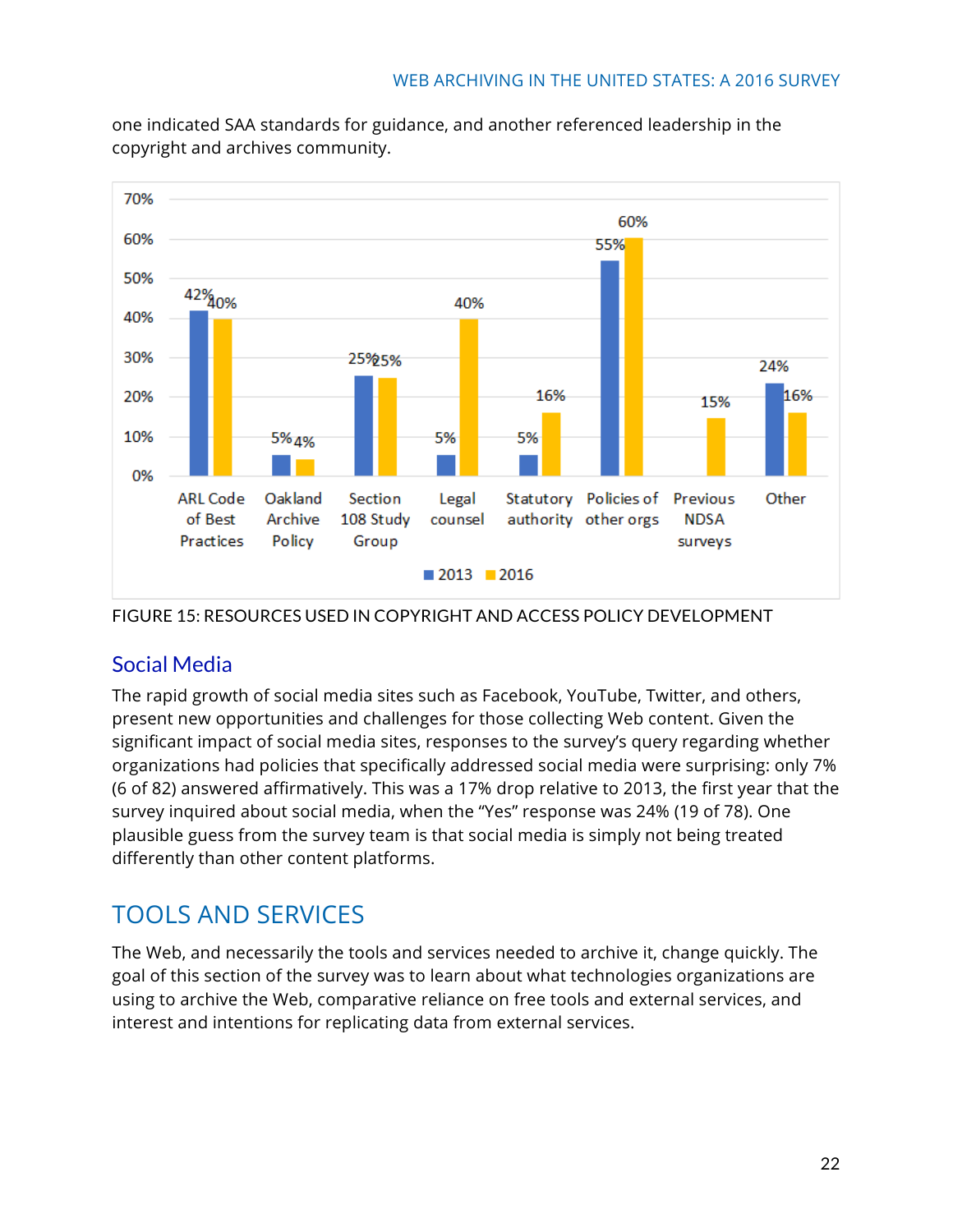### Local and External

The highest observed proportion of respondents were using external service providers to carry out Web archiving in the latest survey: 94% (74 of 79) in 2016, compared with 79% (65 of 82) in 2013 and 65% (47 of 63) in 2011. The growth appeared to be among those that both leverage external services as well as make use of other tools, since the proportion of programs relying exclusively on service providers only ranged 60-63% across the three surveys. The percentage of organizations using both external service providers and local tools increased to 30% (24 of 79) in 2016 from 16% (13 of 82) in 2013 and 14% (9 of 63) in 2011, suggesting increased local experimentation and interest in hybrid approaches.

The array of tools used by respondents remained diverse. Heritrix and HTTrack were again the most popular, with the highest percentage of users in 2016: 31% (9 of 29) and 28% (8 of 29), respectively. Webrecorder, a Web archiving service released since the last survey, was used by 21% (6 of 29) of respondents. Other tools used by at least one respondent included Adobe Web Capture, Brozzler, Grab-a-Site, Snagit, Teleport Pro, Umbra, WAIL, Web Curator Tool, and Wget. Use of tools that do not support the WARC format continued, but it was unclear whether they were used in a related capacity (e.g., link checking) rather than for Web archiving itself.



FIGURE 16: TOOLS USED FOR LOCAL CAPTURE

The California Digital Library Web Archiving Service ceased operation and transitioned customers to Archive-It during the time that the survey was active. Given this and the rates of subscription to Archive-It reported in previous surveys 71% (53 of 75) in 2013 and 72%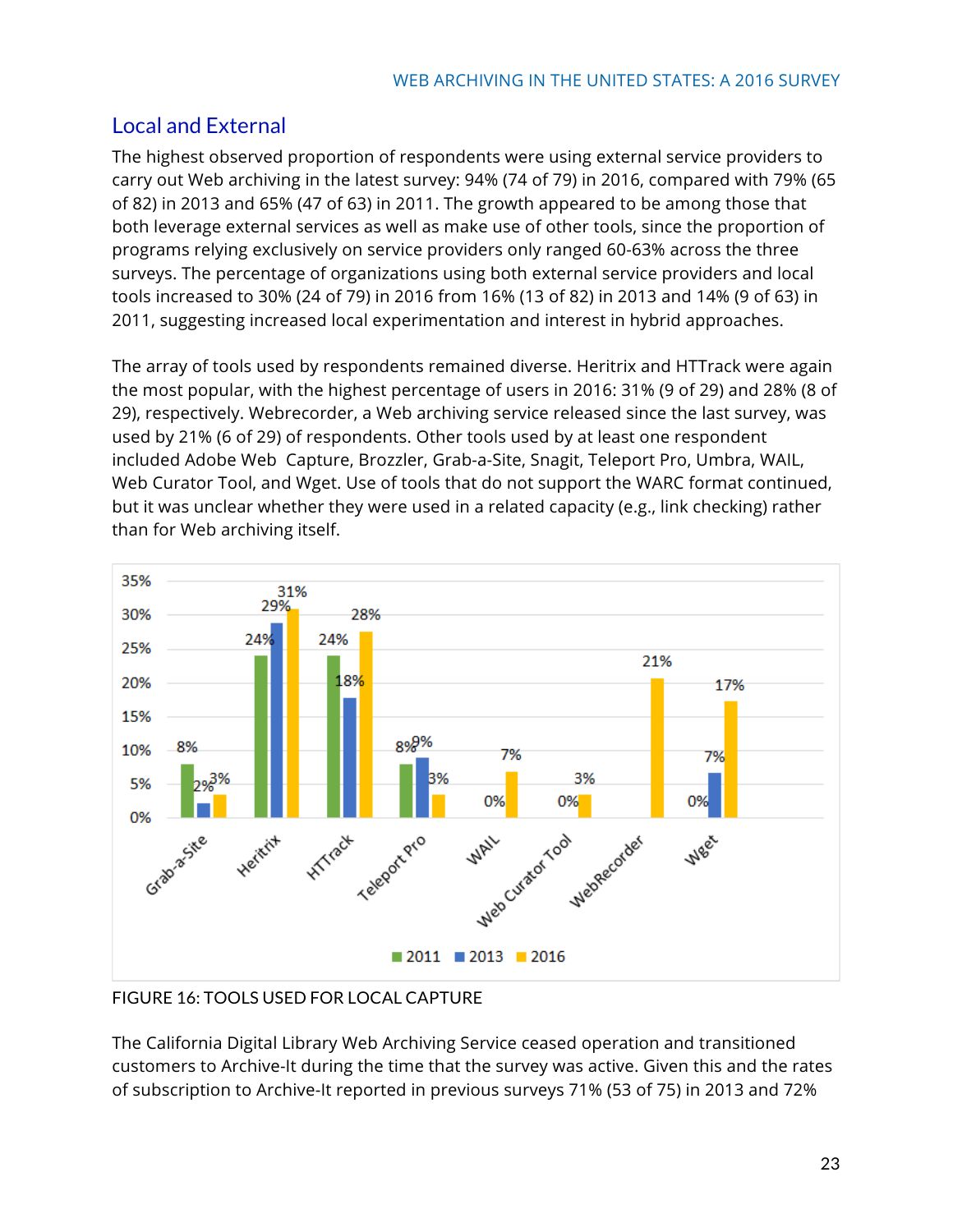(36 of 50) in 2011, it was less surprising to see the increase in Archive-It use to 87% (69 of 79). Archive-It was both the most popular external service, as well as the most popular mechanism for US organizations to carry out Web archiving in general.

### Data Transfer

The proportion of respondents who were transferring their Web archive data from an external service remained consistently low at 19-20% across all surveys, even as use of external services has grown. The longstanding question about data transfer was genericized in the latest survey to account for local and remote repositories as possible destinations for transferred data. There was also a follow-up question to learn about what kinds of repositories organizations were transferring data to. Most respondents were replicating to local repositories (59%, 10 of 17), with almost half replicating to external repositories (47%, 8 of 17), and a small number (6%, 1 of 17) replicating to both.



### FIGURE 17: REPOSITORY FOR TRANSFER OF DATA

For the first time, trusting an external data capture service provider was the top reason for not replicating data to another repository. One-third or more of the respondents cited building local infrastructure (44%, 27 of 61), no place to store downloaded data (41%, 25 of 61), or being unsure about what to do with downloaded data once they had it (33%, 20 of 61). There were also a range of "Other" comments from 20% (16 of 21) of respondents in the 2016 survey, including concerns about local infrastructure, staffing, and funding; having future intentions to transfer data; not having captured data yet; and object data model mismatches between local systems and content from many websites being co-packaged in individual WARC files.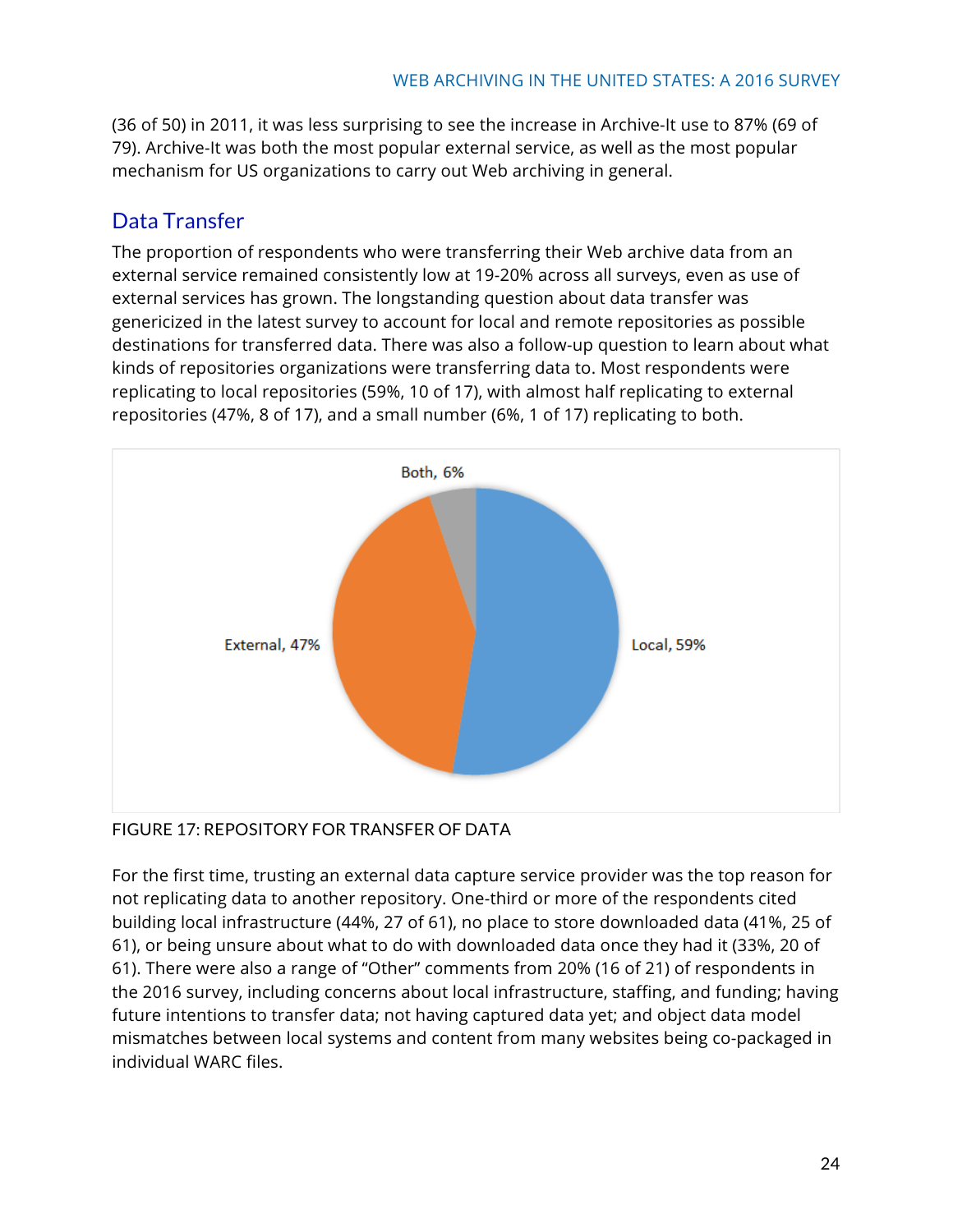

FIGURE 18: REASONS FOR NOT TRANSFERRING DATA FROM AN EXTERNAL SERVICE

# ACCESS AND DISCOVERY

This section of the survey aimed to learn about how organizations are facilitating access to their Web archives. The 2016 survey included a new question, asking organizations if researchers were using their Web archives and, if so, to provide a summary of those users and activities.

### Access Mechanisms

Organizations continued to provide many forms of access to their Web archives. In the 2016 survey asking respondents to choose from a variety of multiple choice answers, two key trends emerged. First, the number of organizations supporting methods such as search and item-level access points continued to decline. Second, the percentage of organizations creating collection-level catalog records and finding aids continued to grow. Search and browse access features covered four choices: URL search, full-text search, browse list by URL, and browse list by title. The number of organizations supporting search by URL dropped to 41% (26 of 63), down from 55% in 2013 and 62% in 2011. The percentage of those supporting full-text search saw a similar decline to 52% (33 of 63) in 2016, from 67% in 2013 and 66% in 2011. Supporting browsing by URL and title also continued a downward trend from the highest percentage in 2011, with only 30% (19 of 63) supporting URLbrowsing, down from 44% in 2013 and 47% in 2011. The number of organizations browsing by title fell to 41% (26 of 63) from a high of 55% in 2011. These trends were offset by the increase in the number of organizations creating collection-level catalog records and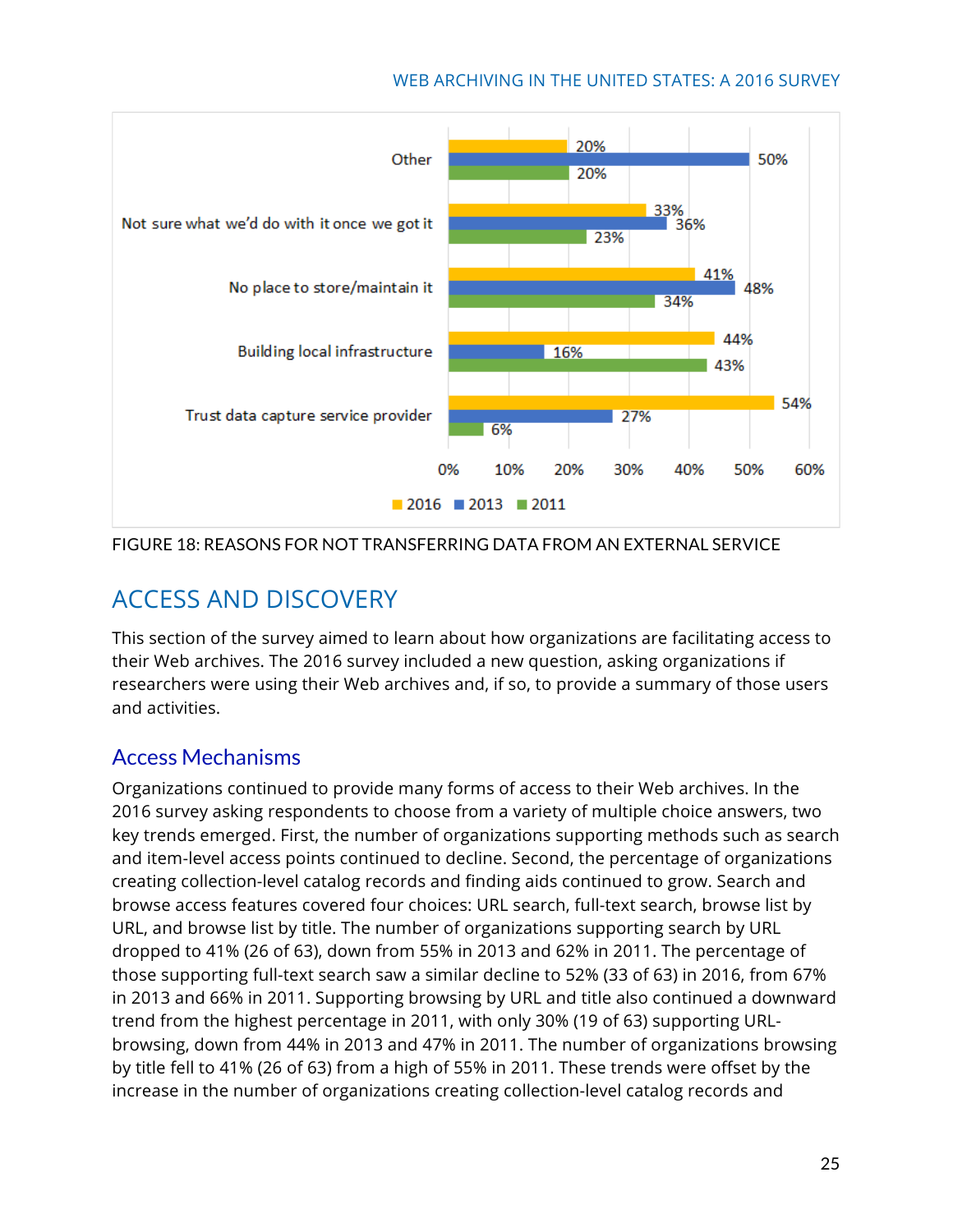finding aids. Those creating collection-level catalog records increased to 30% (19 of 63), up from 22% of 2013, and those creating finding aids grew to 30% (19 of 63) from 21% in 2013; the survey did not contain this response option in 2011. Percentages for other access method responses remained largely consistent across all surveys.



#### FIGURE 19: KINDS OF ACCESS PROVIDED

In considering the conclusions to be drawn from these trends, a number of possible interpretations emerge. For one, the widespread use of Archive-It, which includes full-text search and browsable lists in its public portal, could play a role in diminishing institutional interest in providing localized full-text or URL-based search internally, especially given that custom portals can link collections hosted in Archive-It to local discovery layers; this explanation is plausible, given a rise in Archive-It subscription from 71% in 2013 to 87% in 2016 (see Tools and Services section). The increase in organizations creating catalog records and finding aids suggests an increasing institutionalization of Web archives within traditional methods of description and discovery. This suggests the ongoing integration of Web archiving into existing library and archival strategies for intellectual control and a further movement of collection-level descriptive metadata into established online catalogs and discovery portals.

The trend away from specialized access methods and towards consolidation with established systems brings with it both benefits and dangers. On the one hand, the trend away from search and browse and towards traditional cataloging and finding aids signals a growing legitimacy of Web archive collections as they are folded into already-supported access systems and descriptive methods. At the same time, the move away from discovery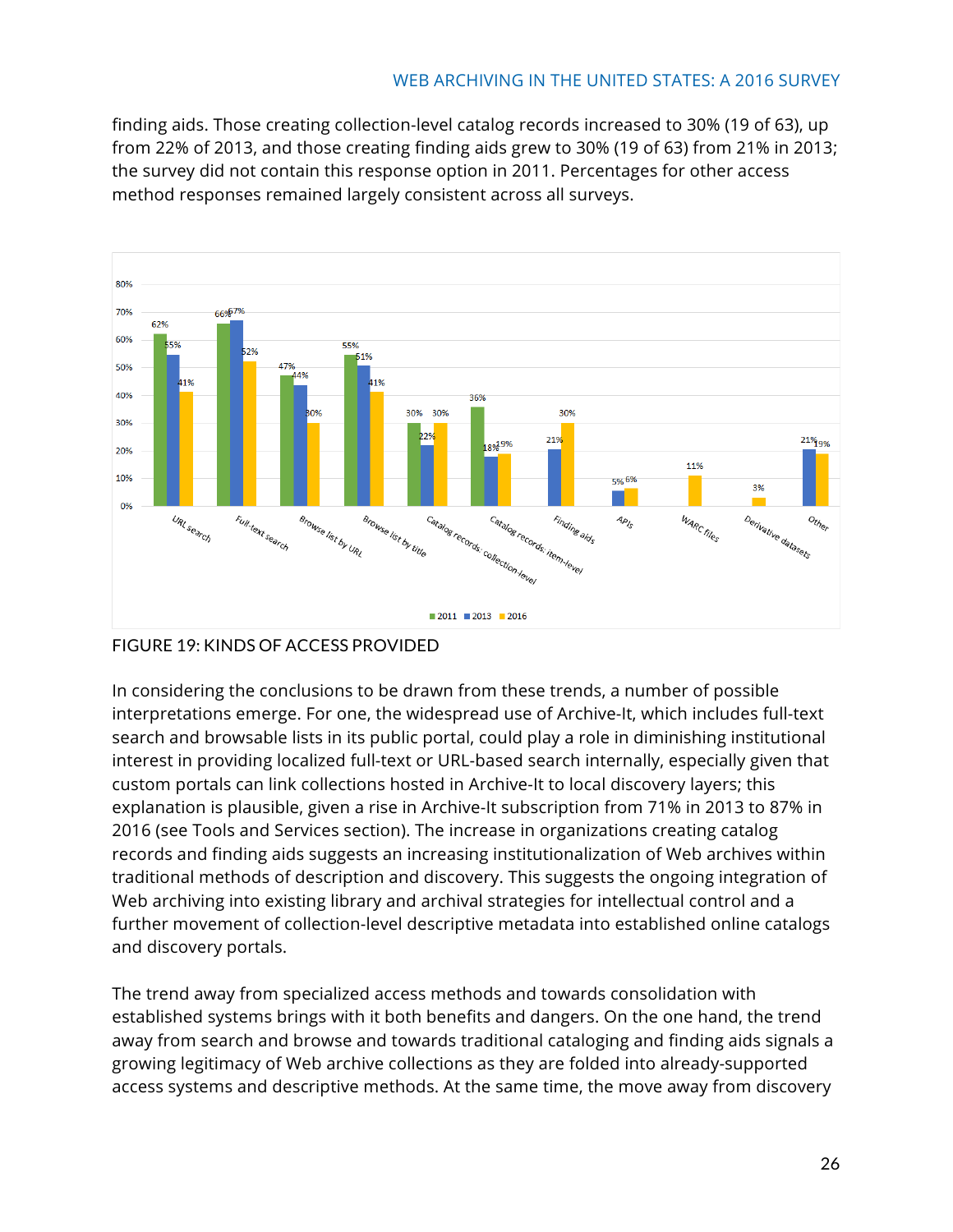systems tailored to, or taking advantage of, the unique affordances and characteristics of Web archives, and the subsequent attempts to fit them into traditional methods based on bibliographic categories, standards, or workflows not created with Web archives in mind, has the potential to stifle a notable opportunity for creativity and innovation around access and discovery. This holds especially true for access and discovery methods that may be more familiar to native users of the Web who are less familiar with library OPACs, cataloging, and discovery systems.

Integrated, institutionalized access for Web archives reveals itself as a complex activity area that merits thoughtful consideration of resource allotment and strategic benefits. The survey does, however, reveal additional forms of access in the "Other" category that are not well evidenced by the existing survey responses and point to novel thinking around enhancing access. For instance, one respondent noted: "we have a link to our Web archives on my university's 404 error page." Others noted tools like LibGuides and blogging that served as additional forms of access.

### Use by Researchers

The 2016 survey included a new question prompted by the growing maturity of many Web archiving programs and their subsequent turn to focusing on use and user communities. The question was: "Do you have active researchers utilizing your web archives?" Given the relative youth of many programs, as well as the fractional nature of staffing and other resource limitations, lack of knowledge of downstream use is perhaps not surprising. Of the 80 responses, 19% (15) answered "Yes," 30% (24) answered "No," and 51% (41) answered "Don't know." Many programs did, however, track access metrics using tools like Google Analytics, but translating these numbers into on-site or substantive researcher use can be challenging. Thus, the lack of clarity on formal research use is understandable, but it does signal an area of activity that merits community attention, knowledge sharing, and success stories. Organizations that answered "Yes" were asked to provide a summary of how researchers were using their Web archives. Narrative responses identified historians, social and political scientists, and institutional faculty as the primary research user communities.

# LONGITUDINAL ANALYSIS

For the first time, analysis on repeat responders to the NDSA survey has been done. Between 2011 and 2016, 195 organizations have participated in the NDSA Web Archiving Survey. The vast majority, 139 (71%), has participated only one time. Forty organizations have participated twice, and 16 have participated in all three surveys. Of these 16 organizations, 10 programs were at universities, four were in the federal government, one was a museum and one represented a program in state government. By looking at the data collected from these 16 organizations over the past six years, one can gain a sense for how Web archiving programs have evolved. One should consider when reviewing the data,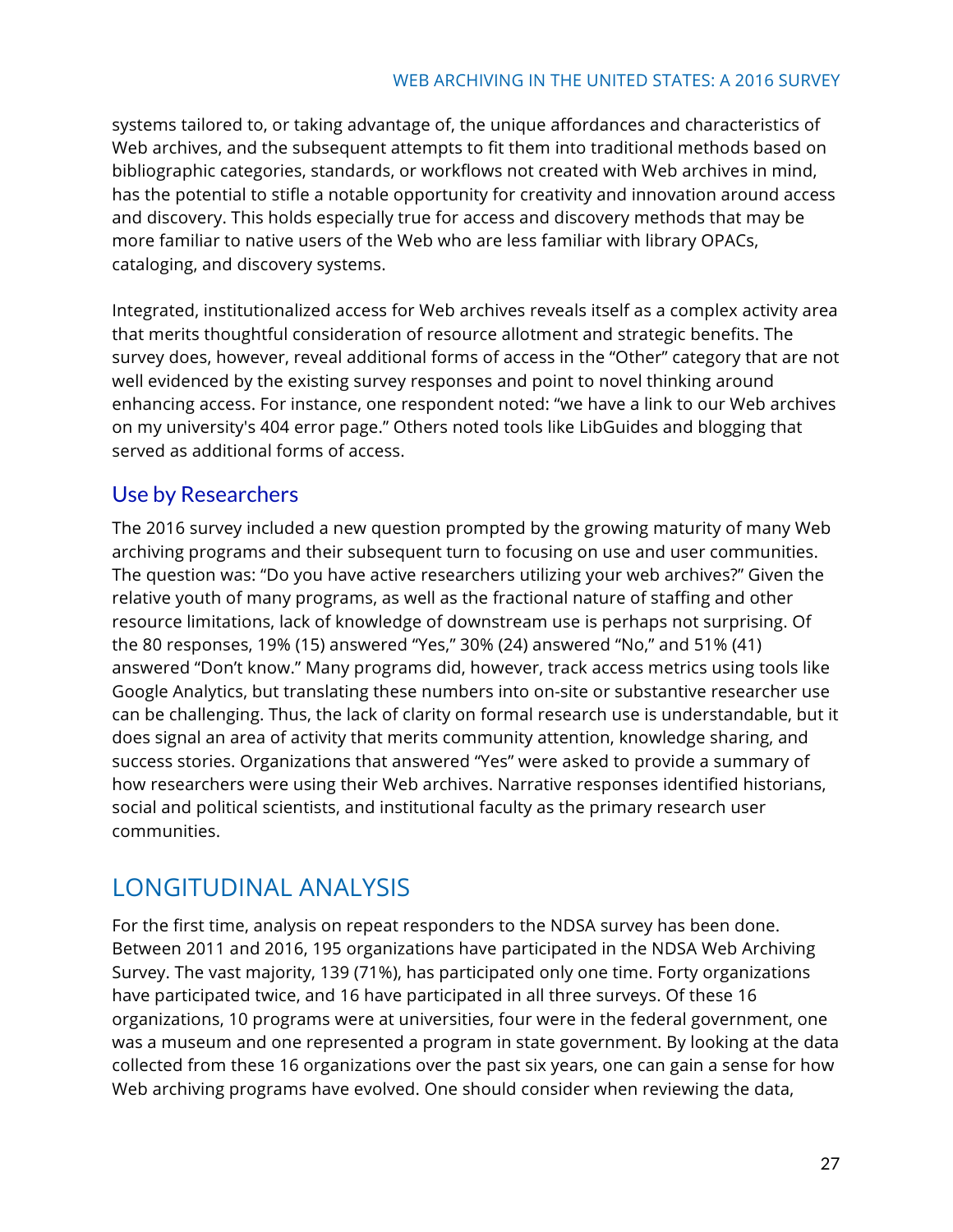however, the possibility that different staff representing Web archiving activities within an organization responded to the different iterations of the survey. Respondents within the same organization may have had differing perspectives on the questions posed. Indeed, answers to perhaps less subjective questions, like the year that an organization started Web archiving, changed over time; this date changed twice in responses of 8 of the 16 organizations and three times for 1.

In 2011, 12 of the 16 organizations characterized the status of their Web archiving activities as production/actively crawling. Two organizations indicated they were planning/considering archiving, but hadn't started yet, and 2 were in a pilot/testing phase. By 2013, those that were planning/considering and pilot/testing moved to production/actively crawling, and all reported this same status in 2016. When asked about perceptions of progress since the previous survey, in 2013 (since 2011) and 2016 (since 2013), 75% (12 of 16) indicated some or significant progress in 2013 (8 indicated that they had made significant progress) and 69% (11 of 16) in 2016 (1 left this question blank). These results strengthen the very positive perceptions of progress described in this report.

As reflected across organizations in the Content Being Archived section, there was a similar trend among these 16 organizations toward focusing more on their own or affiliated Web content, and less on the content from other organizations or individuals for future research. This may suggest that the data does not simply reflect a common initial goal of newer programs: 81% (13 of 16) indicated archiving their own content as a goal in 2016, compared with 75% (12 of 16) in 2013 and 69% (11 of 16) in 2011. Likewise, the data reflects a decreasing focus on harvesting outside content, with only 68% (11 of 16) in 2016 indicating this as a goal, compared with 81% (13 of 16) in 2011. The number of organizations marking both "Other" and "Own" has remained nearly the same (8 of 16 in 2011; 9 of 16 in 2013; 9 of 16 in 2016).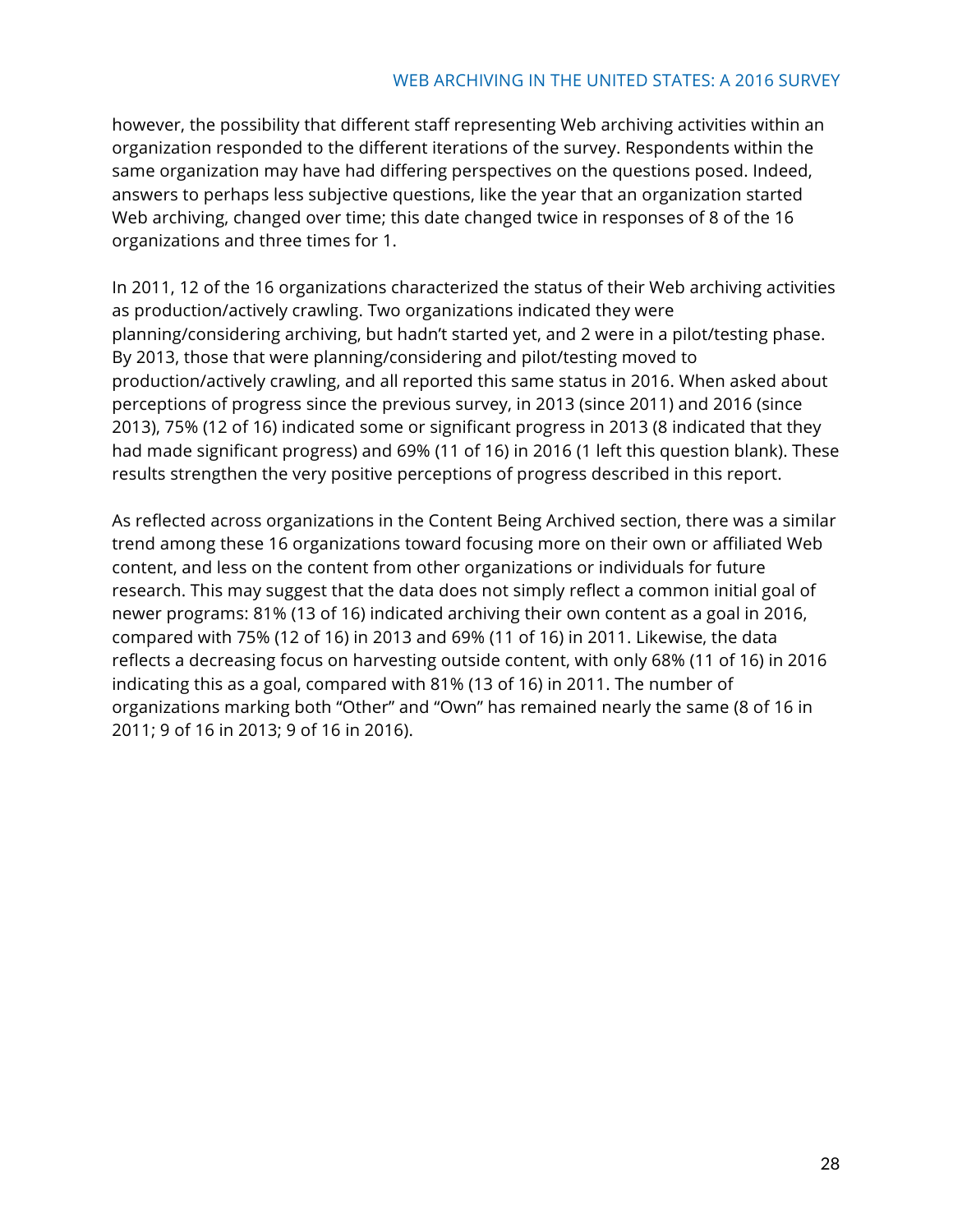

#### FIGURE 20: GOALS OF WEB ARCHIVING ACTIVITIES

# **SUMMARY**

Overall the 2016 survey reflects positive developments in the Web archiving community in the United States. Respondents noted progress in key activity areas such as capture, integration with discovery systems, appraisal, and professionalization. Other areas, such as metadata, policy, quality assurance, and collaboration continued to introduce challenges to program and community growth. Key themes emerged from the report.

#### Institutionalization

A number of the survey results pointed to an increase in the institutionalization of Web archiving. There was a noted increase in production-level programs, with fewer respondents identifying their programs in the pilot stage. Additionally, the growth in both the number of overall survey respondents and those participating in professional groups indicates advances in specialization, expertise, and community building—a heartening trend. This growth is perhaps informed by the increase in academic institutions pursuing Web archiving, a trend which likely also informs the further formal integration of Web archive collections into existing discovery and access tools such as online catalogs and finding aids.

Increased institutionalization elucidated other program characteristics. Most notable, perhaps, is the larger focus on preserving internal or institutional content and a concomitant decrease in the perceived mandate or ability to archive materials outside institutional purviews. This trend raises interesting questions about state of perceived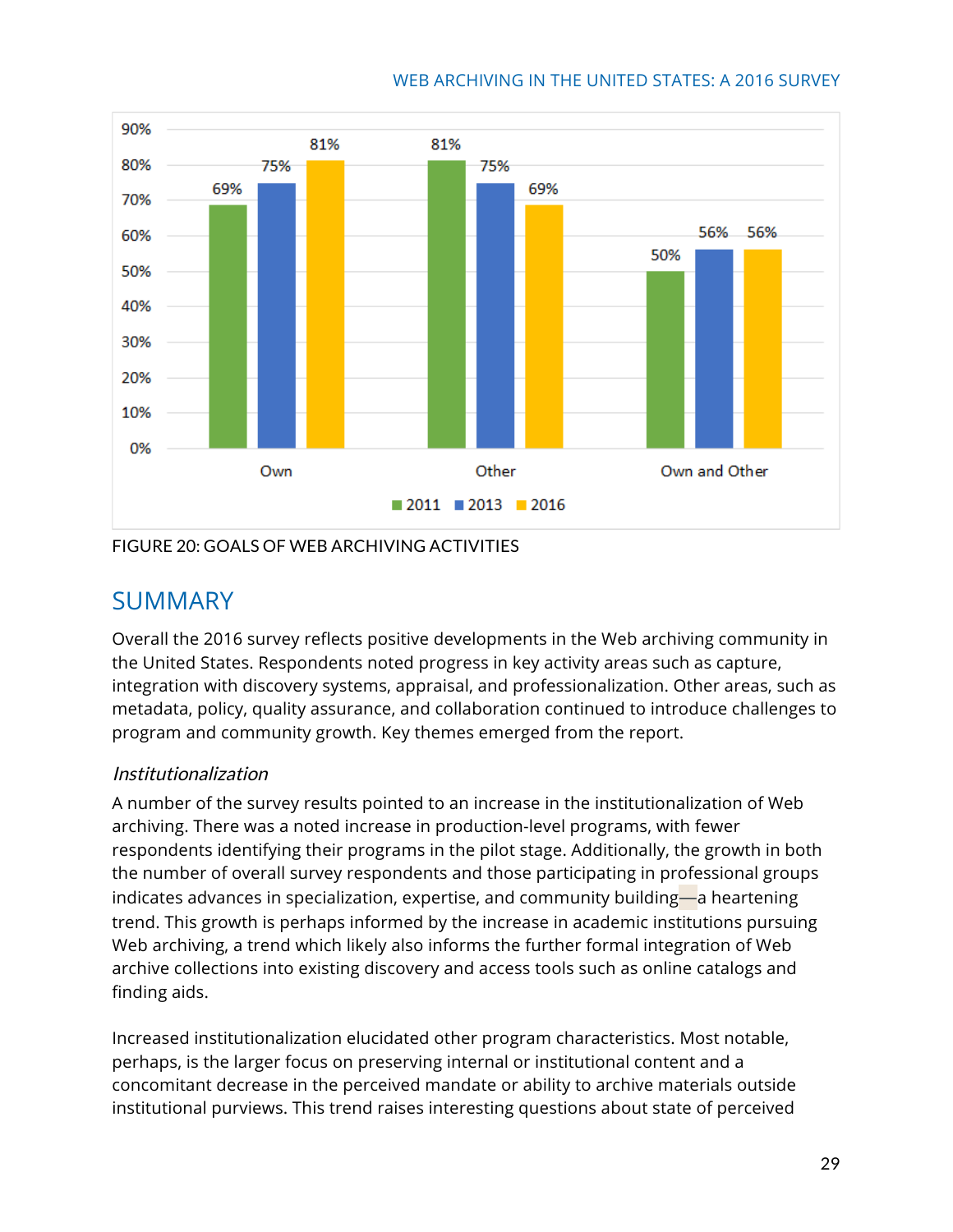institutional responsibility for archiving content created by others. With limited resources (see Devoted Staff Time section), is it only natural for organizations to focus internally? Are more organizations engaging in Web archiving activities with an intent to fulfill individual records management or institutional history needs rather than to preserve our broader cultural heritage? Do we need greater advocacy for support structures for collecting content created by others? What do these figures indicate about perceptions of collective responsibility for preservation of the Web?

#### Perceptions of Progress

The activity area which had the highest perception of progress, and the second-highest interest in collaboration, was data capture. Following that, appraisal was the secondhighest area in which respondents noted progress and was also the second-highest area of interest for collaborative possibilities. This suggests an overall comfort, confidence, and routinization of choosing what to capture and getting it. This trend could be the result of multiple factors: the proliferation of capture tools, the slight uptick in hybrid Web archiving programs, or a general maturation of programs leading to more targeted scope of collecting policies. Whatever the case, perceived progress in successfully archiving selected content is a positive development for the community.

#### Areas of Opportunity

The survey results illuminate several areas of opportunity for continued progress. Access and use, especially by researchers, remains a perceived area of need. Likewise, metadata is identified as an area that would benefit from ongoing knowledge-sharing around best practices. Social media and quality assurance continue to be recognized as areas for which better and more accessible tools are needed.

Web archiving continues to be an activity that is fractionally staffed at most institutions. This paints a complex picture regarding perceptions of progress, making it challenging to identify whether this is a community-wide area of need. Clearly, some organizations view advocacy for additional resources (staffing) as a necessary component of program growth. This is generally in line with themes identified in the 2015 NDSA National Agenda for Digital Stewardship, which notes that "despite continued preservation mandates and over ten years of work and progress in building a professional practice around digital preservation, the community still struggles with advocating for resources, adequately staffing to support digital preservation and articulating the shared responsibility for stewardship."<sup>10</sup> For other organizations, however, fractional staffing seems adequate for meeting program requirements. Diversity of institution types and a wide range of extent, volume, and scope of Web collecting goals make it difficult to generalize.

Resource commitments and needs for Web archiving programs, including staffing requirements and time, merit a more detailed investigation. Notable, however, is the

 <sup>10</sup> "2015 National Agenda for Digital Stewardship," 5.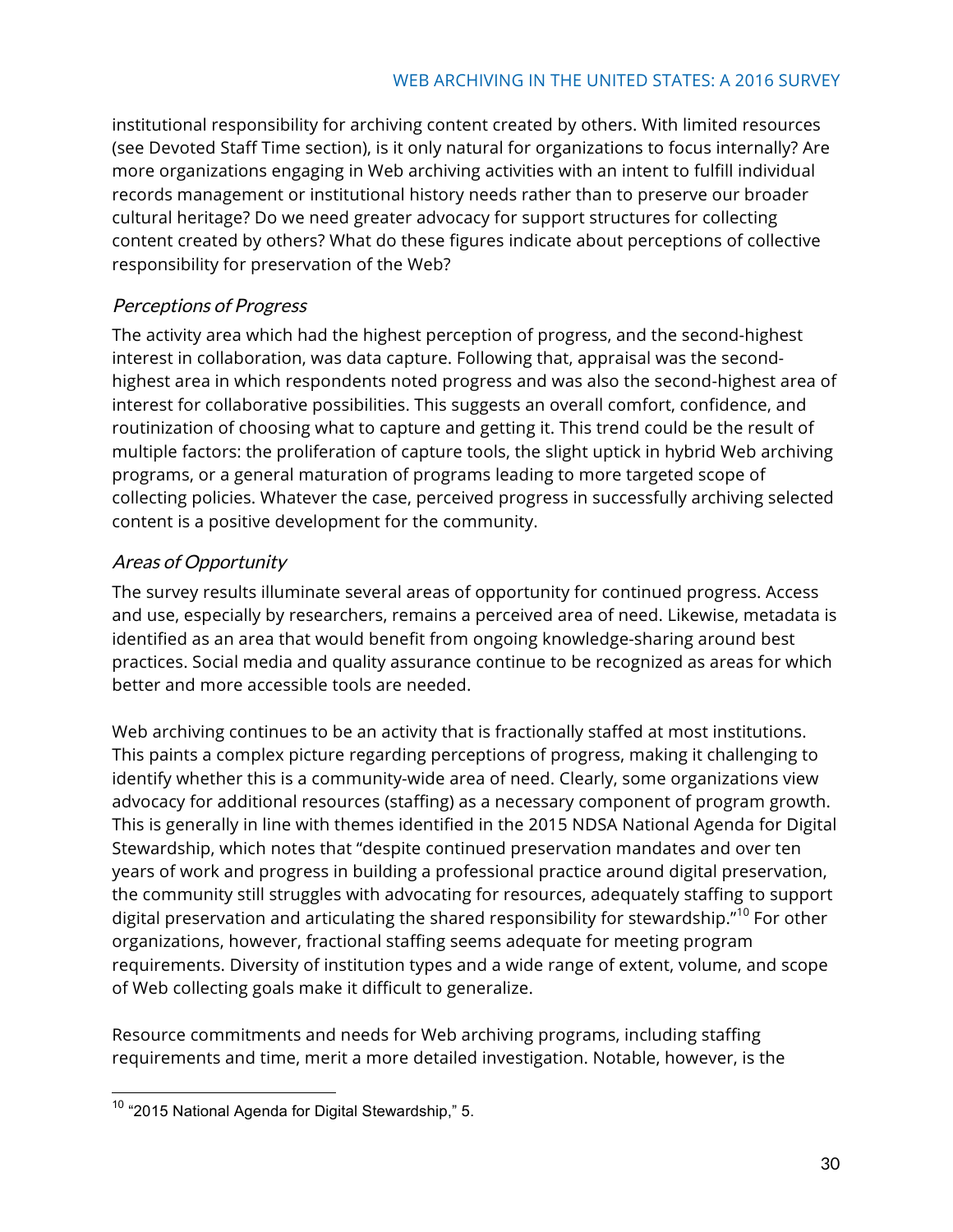significant interest in collaboration on a number of fronts, a trend which has grown across each survey. Respondents elicit a broad desire for collaboration in many areas of Web archiving, though many institutions feel they have neither the time nor resources to participate in collaborative activities. The community and the stakeholders need to invest in research and development efforts to create sustainable frameworks that facilitate meaningful, practical, and effective collaboration.

# ACKNOWLEDGEMENTS

We would like to thank all the participants in the 2016 Web Archiving Survey for their time and willingness to share information about their programs with the broader Web archiving community. Many thanks to NDSA, CLIR, and others for their support and feedback throughout the project, especially Micah Altman, Oliver Bendorf, Aly Desrochers, Maureen Harlow, Katherine Kim, Carol Kussmann, Bethany Nowviskie, Mark Phillips, Abbey Potter, Christian W. Skipper, Kathlin Smith, and Lauren Work. The Intramural Research Program of the U.S. National Institutes of Health, National Library of Medicine, supported the contributions of Christie Moffatt to this report.